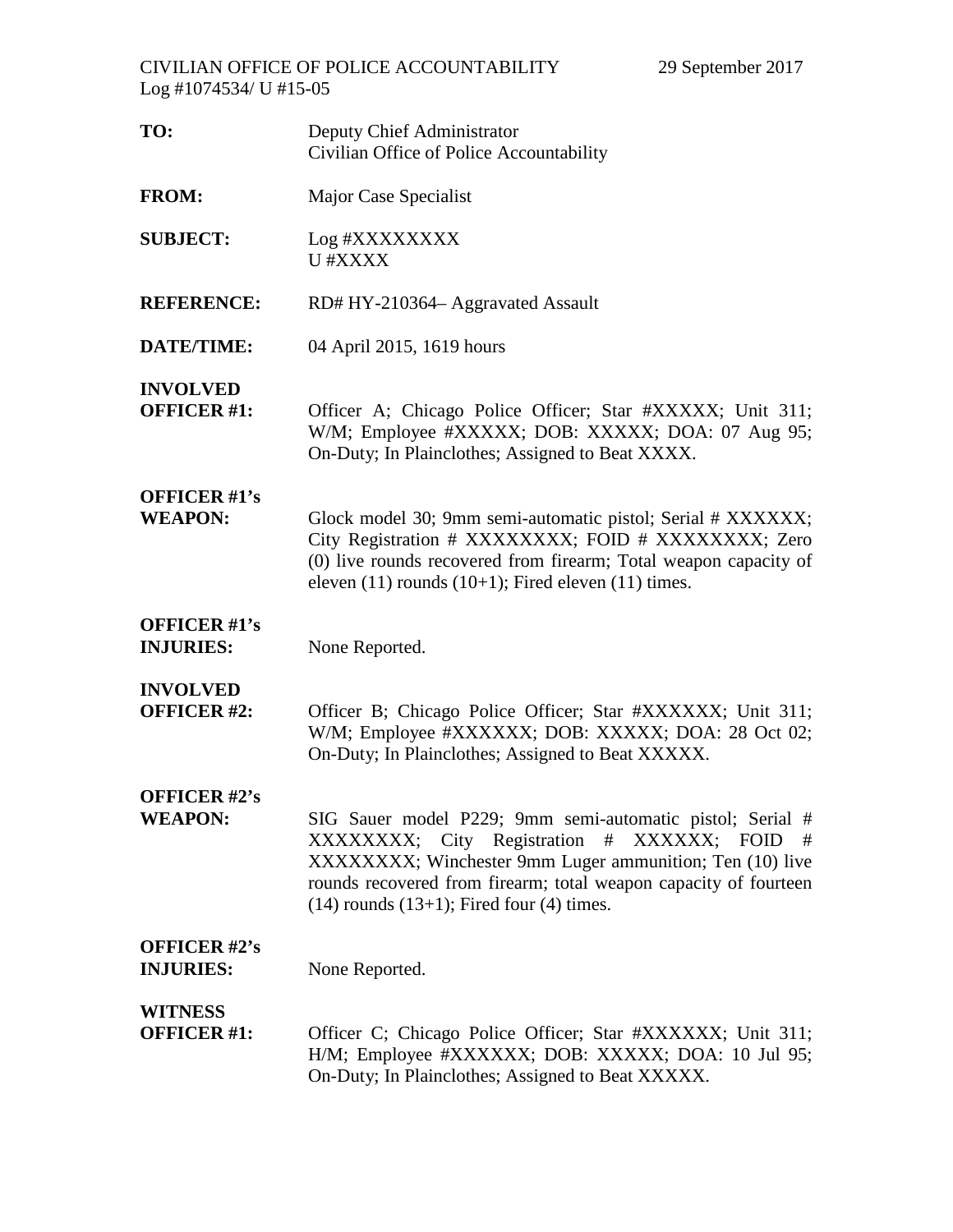IPRA Investigator

| <b>WITNESS</b><br><b>OFFICER #1</b><br><b>INJURIES:</b> | None Reported                                                                                                                   |
|---------------------------------------------------------|---------------------------------------------------------------------------------------------------------------------------------|
| <b>SUBJECT:</b>                                         | Subject 1; B/M; DOB: XXXXXX; Address: XXXX S. Rockwell<br>Street, Chicago, IL. IR #XXXXXXXX.                                    |
| <b>SUBJECT'S</b><br><b>INJURIES:</b>                    | One through-and-through gunshot wound to the right leg and one<br>through-and-through gunshot wound to the left leg; Non-Fatal. |
| <b>SUBJECT'S</b><br><b>WEAPON:</b>                      | Keltec model PF-9; 9mm; semi-automatic pistol; See Crime Scene<br>Processing Report.                                            |
| <b>LOCATION:</b>                                        | <b>XXXX S. Rockwell Street</b><br>Beat XXX                                                                                      |
| <b>TIME OF IPRA</b><br><b>NOTIFICATION:</b>             | 04 April 2015, 1650 hours                                                                                                       |
| <b>TIME OF IPRA</b><br><b>RESPONSE:</b>                 | 04 April 2015, 1730 hours                                                                                                       |
| <b>IPRA<sup>1</sup> ON SCENE:</b> IPRA Deputy Cheif     |                                                                                                                                 |

<span id="page-1-0"></span> $1$  COPA replaced IPRA.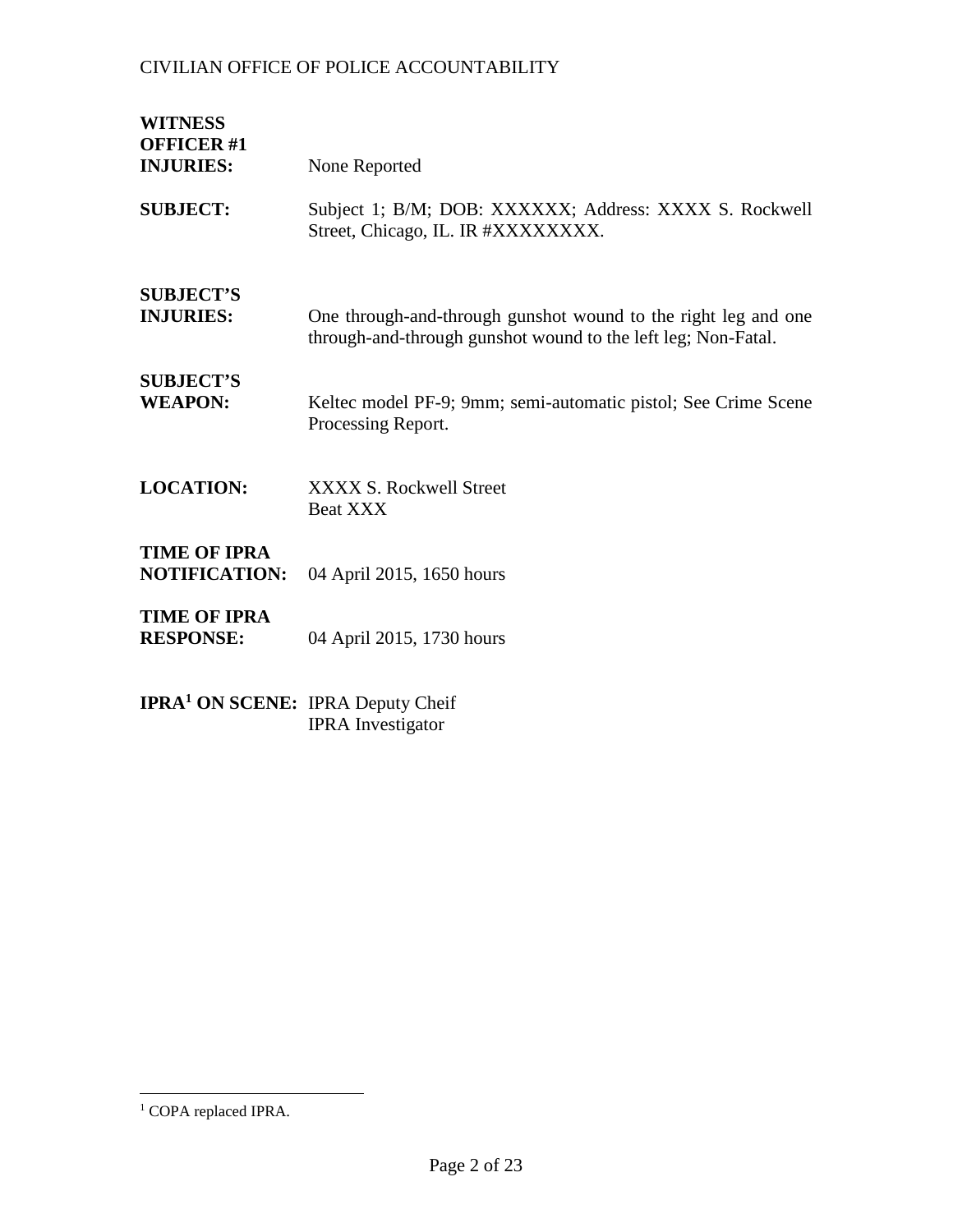#### **SUMMARY OF INCIDENT:**

On 04 April 2015, at approximately 1619 hours, Officer A, #XXXXX, Beat #XXXXX, Officer B, #XXXXXX, Beat #XXXXX, and Officer C, #XXXXXX, Beat  $\#XXXXX$ , were on routine patrol and working in a three-man unmarked vehicle.<sup>[2](#page-2-0)</sup> The officers were in the area of XXXX S. Rockwell Street as there had been a shooting at that residence on 21 March 2015. As the officers drove past the home, they observed several male subjects gathered at the mouth of the south gangway, apparently engaged in a handto-hand transaction.

Officer C exited the rear passenger seat of the unmarked vehicle and attempted to initiate contact with the male subjects. One of the male subjects, now known as Subject 1, broke free from the group and fled west through the gangway. Officer A exited the police vehicle and ran towards the alley, while Officer C pursued Subject 1 on foot through the gangway. Officer B, the driver of the unmarked vehicle, drove towards the alley behind XXXX S. Rockwell Street in an attempt to intercept Subject 1.

As Subject 1 fled through the gangway, he turned towards Officer C and brandished a black semi-automatic handgun. Subject 1 attempted to fire the handgun at Officer C, but the handgun apparently misfired. Officer C then yelled, "Gun, gun!" Officer C continued to pursue Subject 1 into the backyard of XXXX S. Rockwell Street. As Officer C ran through the backyard, he encountered a group of unidentified male and female subjects, who attempted to grab Officer C by his clothing in an effort to assist Subject 1's escape.

Subject 1 continued to flee into the alley going south. As he fled, Subject 1 jumped over a fence and landed directly in front of the oncoming unmarked vehicle, which was traveling northbound, driven by Officer B. Officer A was also running north in the alley towards Subject 1 as he was jumping over the fence into the alley.

Subject 1 pointed his handgun at the officers as they approached him. Officer A discharged his firearm several times at Subject 1. Simultaneously, Officer B discharged his firearm multiple times at Subject 1 while still seated in the driver seat of the unmarked vehicle. Subject 1 continued to flee from the officers. As Subject 1 fled, he discarded his handgun along the fence line at XXXX S. Talman Avenue and then discarded a quantity of suspected narcotics at XXXX S. Talman Avenue. Subject 1 was eventually placed under arrest at XXXX S. Talman Avenue where he attempted to hide in therear yard[.](#page-2-1)<sup>3</sup> Subject 1 was subsequently transported to Mt. Sinai Hospital for medical treatment.

#### **APPLICABLE RULES:**

<span id="page-2-0"></span><sup>&</sup>lt;sup>2</sup> All officers were working together in one vehicle, which was a Ford Interceptor, Car Number "XXXX," with License Plate Number "XX XXXX."

<span id="page-2-1"></span><sup>&</sup>lt;sup>3</sup> Appendix A: Diagram of the vicinity of XXXX S. Rockwell Street.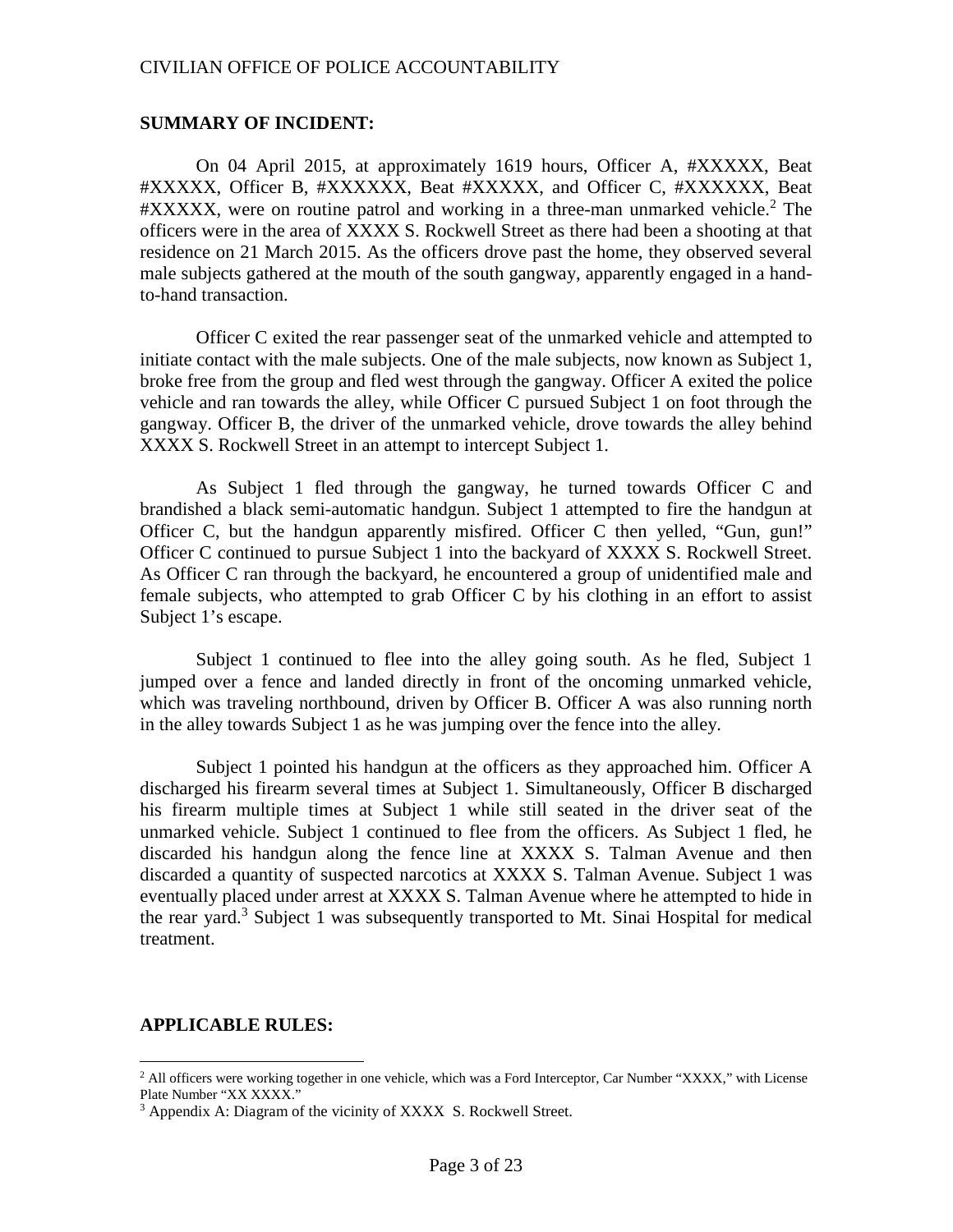Chicago Police Department General Order, GO 03-02-03; Deadly Force

# **INVESTIGATION:**

# **I. Interviews**

*A. Civilian Interviews*

**IPRA attempted to interview Subject 1**, but was unsuccessful. Subject 1 did not cooperate with IPRA's investigation. (Att. 66, 69)

In a telephone Conversation with IPRA on 09 April 2015, **Civilian 1** stated that, on the date and time that the shooting occurred, he was working on his vehicle in front of XXXX S. Talman Avenue. **Civilian 1** heard what sounded like approximately eight gunshots. He then observed a black male subject, Subject 1, running past him and into a gangway. Subsequently, officers approached **Civilian 1** and asked where Subject 1 went. **Civilian 1** did not have any further information to provide regarding this incident. (Att. 36)

Attempts to contact and interview **Civilian 2** several times met with negative results. (Att. 36)

## *B. Involved Officers' Interviews*

In a statement with IPRA on 07 April 2015, **Officer A #XXXXX**, stated that, on 04 April 2015, he and his partners, Officer C and Officer B, were assigned to suppress gang and narcotic activity in the 008<sup>th</sup> District.<sup>[4](#page-3-0)</sup> Officer A had responded to a shooting in the 008<sup>th</sup> District two weeks earlier and he described the area as a "very violent" area with high gang activity, narcotic sales, and shootings. As the officers headed southbound on Rockwell Street, Officer C alerted his partners that he observed a hand-to-hand transaction in the gangway next to XXXX S. Rockwell Street, and told them to let him out. Officer B stopped the vehicle<sup>[5](#page-3-1)</sup> just south of the gangway and Officer C exited. Officer B continued to  $62<sup>nd</sup>$  Street and drove in the alley between Rockwell Street and Talman Avenue.<sup>[6](#page-3-2)</sup> Officer B stopped at the first building in the alley and Officer A exited the police vehicle. Officer A heard Officer C yelling, "police, police, he's gotta gun!" Officer A ran north in the direction of Officer C's voice. When he reached the fence between the alley and the backyard of XXXX S. Rockwell Street, Officer A observed a black male, now known as Subject 1, running towards him with a semi-automatic

<span id="page-3-0"></span><sup>4</sup> Involved Officer A stated at the time of the incident he had worked with Officer B for the past two years and Officer C for the past fourteen years.

<span id="page-3-1"></span><sup>5</sup> Officer A stated Officer B was the driver of an unmarked police vehicle, he was the front seat passenger, and Officer C was seated in the backseat directly behind him.

<span id="page-3-2"></span><sup>6</sup> Officer A stated he and Officer C have worked together for approximately ten to fourteen years and in situations where one officer goes to the front of a location, the partner will go to the back in case the offender runs in that direction.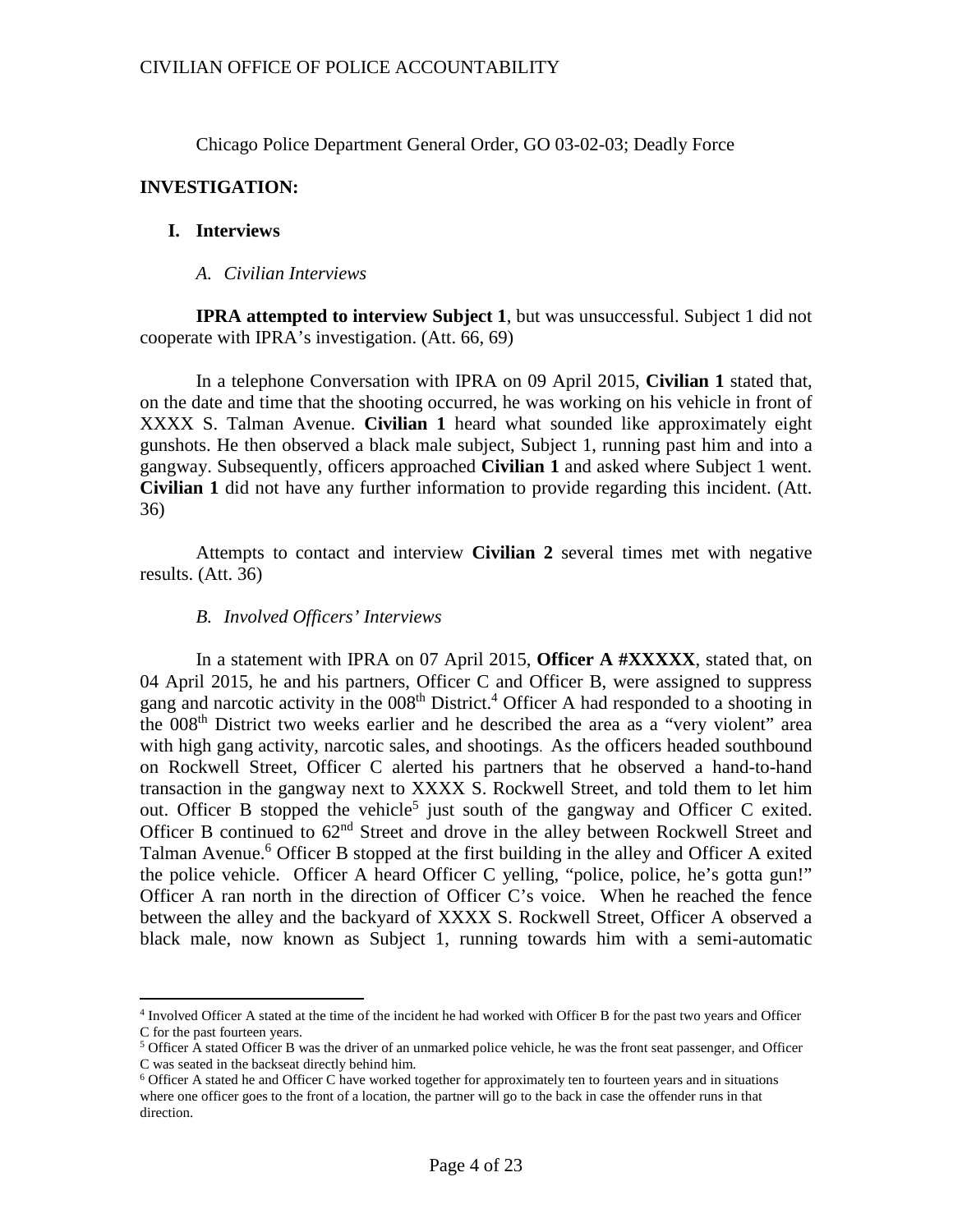handgun in his right hand. Subject 1 placed one foot on a cement block and the other foot on a fence and jumped into the alley.

Officer A explained that as Subject 1 went over the fence, he pointed his handgun at Officer A. Officer A "spun" to his side and drew his firearm. Officer A yelled, "Police! Drop the gun!" but Subject 1 continued to point his handgun at the officer. According to Officer A, at that moment, Officer A was moving northbound on foot in the alley while Subject 1 pointed his handgun southbound. Officer A further stated that Subject 1 was approximately five to ten feet away as he pointed his gun in Officer A's direction. Officer A then discharged his firearm at Subject 1. According to Officer A, he discharged his firearm because Subject 1 put him in fear of his life.

Officer A stated that he pursued, Subject 1 as he continued running in a southwest direction. As Subject 1 and Officer A ran in front of the unmarked police vehicle, Subject 1 pointed his handgun at Officer B, who was still seated in the driver's seat. Officer B then discharged his firearm at Subject 1. Subject 1 then ran into the backyard of a residence on Talman Avenue<sup>[7](#page-4-0)</sup> and fell to the ground. Officer A observed that Subject 1 was not moving, so he turned his attention to Officer B to see if he was injured.

Finding Officer B to be unharmed, Officer A ran to the yard and observed that Subject 1 had gotten to his feet and managed to jump over a chain-link fence, at which time he ran west in a gangway toward Talman Avenue. Officer A followed the same route, but when he reached Talman Avenue he did not see Subject 1.

Officer A stated that, he observed Officer C run into a gangway approximately three houses north of Officer A's location, now known to be XXXX S. Talman Avenue. Officer A ran into that gangway and found Subject 1 lying inside a basement stairwell. Subject 1 was handcuffed and detained without further incident. Officer A observed that Subject 1 was bleeding, but he did not observe his specific injuries. Officer A stated that, after the incident, he learned that Subject 1's handgun had been recovered along the fence line between the properties where he had fallen, and that a quantity of cocaine had also been recovered. Officer A recalled he had seen Subject 1 before, but did not recall if he had arrested Subject 1 in the past. (Att. 28,34)

In a statement with IPRA on 07 April 2015**, Officer B #XXXXXX,** stated that, he was driving an unmarked police vehicle south on Rockwell Street when Officer C informed him and Officer A that he observed a narcotics transaction. Officer C asked to be let out of the vehicle to investigate. Officer B, who did not observe the narcotics transaction, stopped the car several doors down and let Officer C out. Officer B continued south on Rockwell Street, then west on  $62<sup>nd</sup>$  Street, and then north in the west alley of Rockwell Street. Officers B and A then switched their radios from "zone" to "car tocar["](#page-4-1)<sup>8</sup> in order to communicate directly with Officer C. In the alley, Officer A exited the vehicle and Officer B drove slowly northbound in the alley. Officer B heard

<span id="page-4-1"></span><span id="page-4-0"></span><sup>7</sup> The address is now known as XXXX S. Talman Avenue.

<sup>8</sup> "Car to car" radio communication allowed Officer C to speak directly to Officer B Officer A.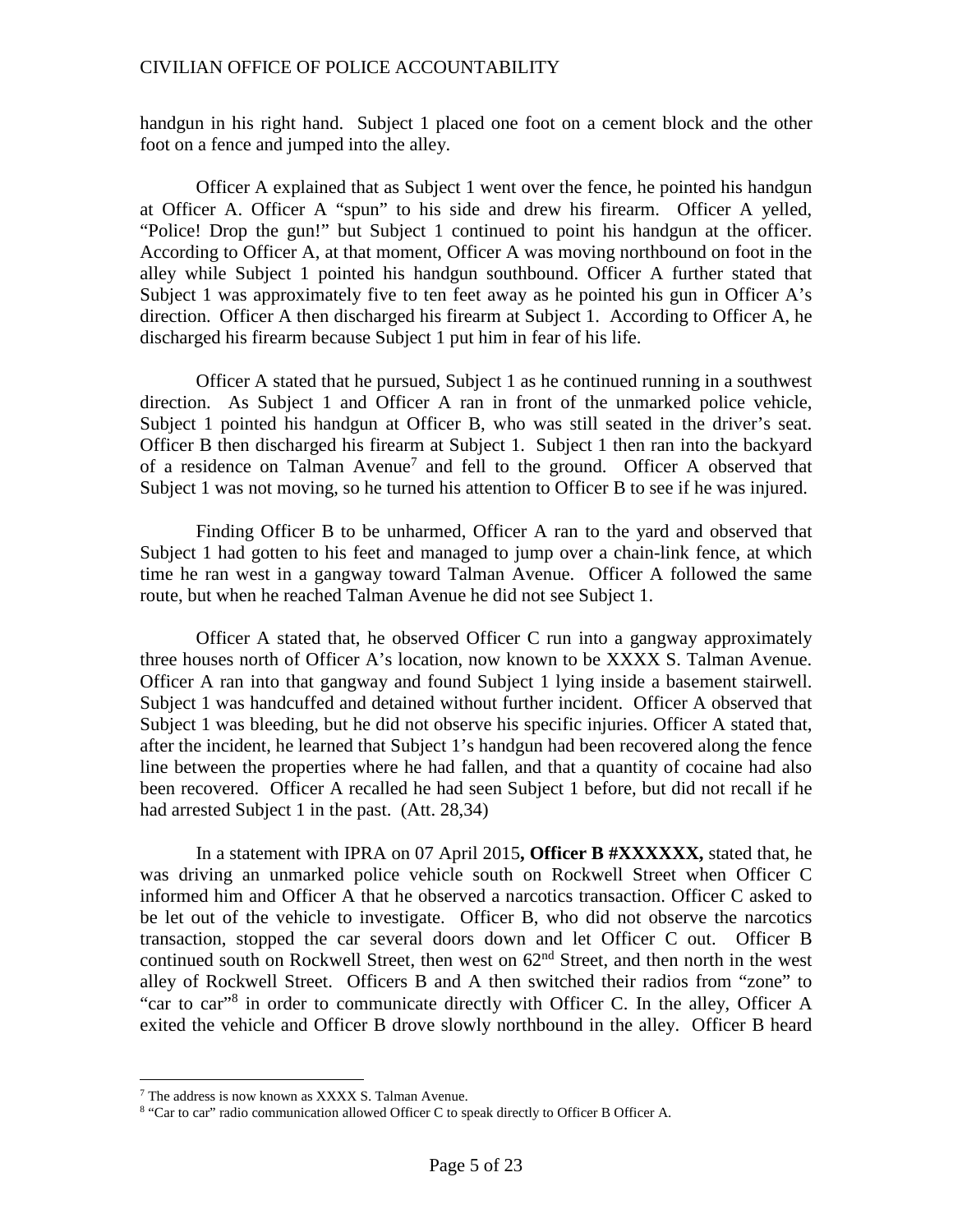Officer C's voice yelling, "stop, police! He's gotta gun!" and "he's comin' back toward you!" Officer B stated that he had his driver's window "about a third of the way up."

At that time, Officer B observed a black male subject, Subject 1, jump over a chain-link fence and point a dark-colored, semi-automatic handgun at Officer A, while still in midair. Officer B recalled that Subject 1 held the handgun in his right hand. Officer B stated that he and Officer A gave Subject 1 verbal commands to drop his handgun, but Subject 1 did not comply. Officer A then discharged his firearm at Subject 1 several times. According to Officer B, Officer A was positioned in front of the police vehicle near the passenger side when he discharged his firearm at Subject 1. Subject 1 then ran in front of the police vehicle and pointed his handgun at Officer B as he sat in driver'sseat.<sup>9</sup> Subject 1 continued to point his weapon as he came around toward the driver's side of the police vehicle.

Subject 1 ran to a sidewalk adjacent to the concrete slab and started to run westbound toward the rear of XXXX S. Talman. As Subject 1 started to run westbound, he turned and pointed his handgun a second time at Officer B. Officer B, while still seated in the driver's seat of the police vehicle, discharged his firearm<sup>[10](#page-5-1)</sup> at Subject 1 several times. According to Officer B, he discharged his firearm because he was in fear of his life and the life of Officer A.

Subject 1 fell to the ground and Officer A approached Officer B to check on him. The two officers then ran to the location where Subject 1 had fallen, but realized that he was no longer there. Officer B ran southbound in the alley to see if Subject 1 had escaped in that direction and switched his radio back to the "zone" to announce that shots had been fired by the police. Seconds later, Officer B heard Officer C yell that Subject 1 was running. Officer B did not see Subject 1, but ran north in the alley as other assisting units arrived in the area. Subject 1 was eventually placed in custody and Officer B later learned that a handgun and narcotics had been recovered on the scene. (Att. 30, 38)

#### *C. Witness Officers' Interviews*

In a statement with IPRA on 07 April 2015, **Officer C #XXXXXX,** stated that, as he and his two partners, Officer A and Officer B, drove past the location of incident, he observed two black male subjects and two black female subjects in the south gangway. Officer C stated that he knew that the Gangster Disciplines had recently been involved in a gang shooting and narcotic trafficking in the area of their patrol. Officer C informed his partners that he believed that a narcotics transaction was taking place. Officer C explained that he observed some type activity and believed it was narcotic related. After observing this activity, Officer C told Officers B and A to let him out and for them to go to the rear of the building, in case the offenders ran in that direction. As he entered the

<span id="page-5-1"></span><span id="page-5-0"></span><sup>9</sup> Officer B stated at this time he was approximately four to ten feet away from Subject 1.

<sup>&</sup>lt;sup>10</sup> Officer B stated the last shot that he discharged broke the driver side window of the unmarked police vehicle, which was about one third of the way closed.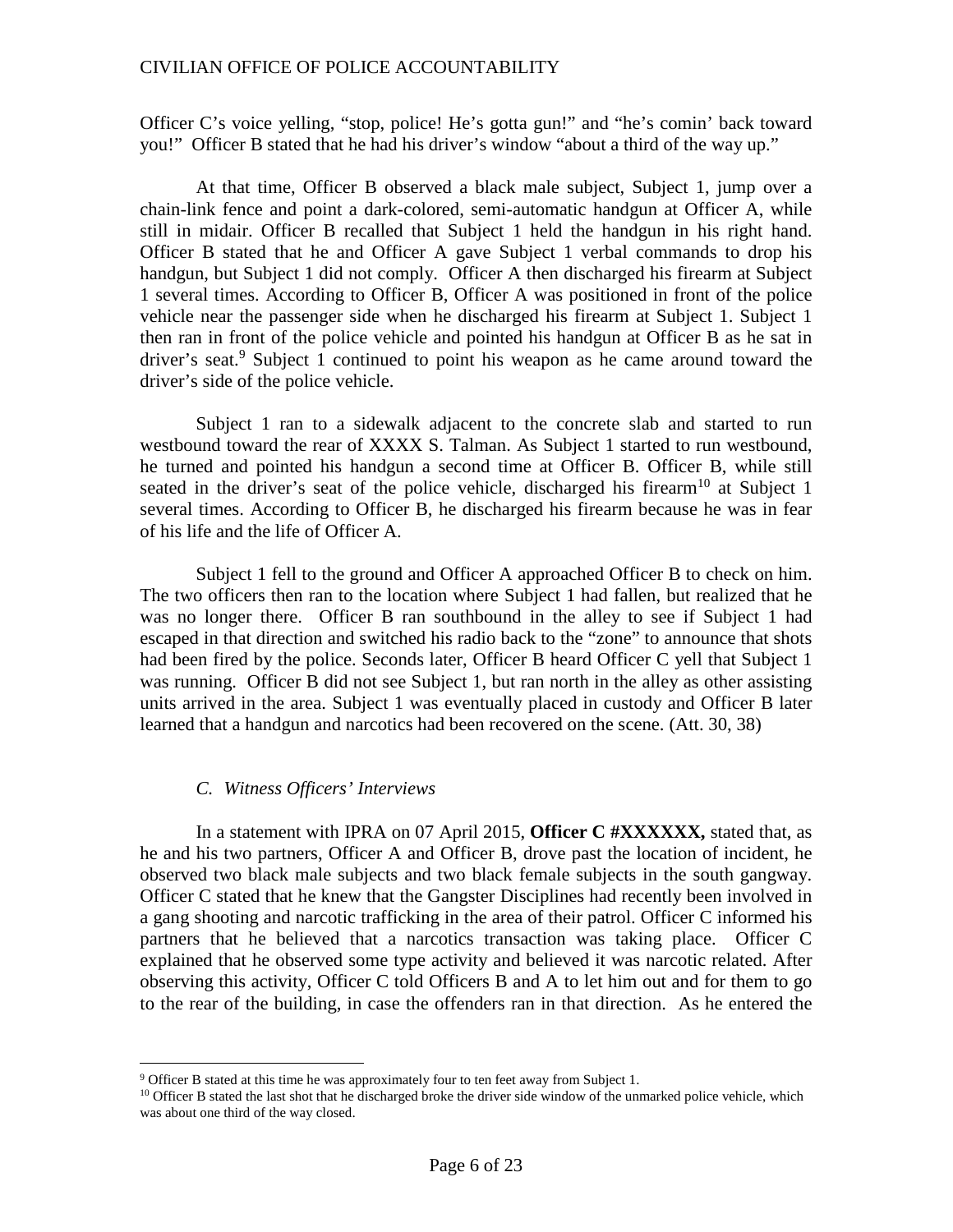gangway, Officer C approached the group and announced<sup>[11](#page-6-0)</sup> "police." Subject 1 pushed the two female subjects towards him and pointed his handgun<sup>[12](#page-6-1)</sup> at Officer C.

Officer C then heard the handgun "click," but did not observe a muzzle flash. At that time, Officer C unholstered his firearm, but he did not fire because the two black female subjects were between him and Subject 1 and another black male subject was standing behind Subject 1. Officer C then repeated "police" and ordered Subject 1 to "drop the gun." Subject 1 turned around and ran west towards the backyard. Officer C pursued Subject 1, passing the two black female subjects in the gangway.

When Officer C reached the backyard, he was able to grab a hold of Subject 1, but the other black male subject from the gangway grabbed Officer C by the collar of his jacket and attempted to pull him down. Subject 1 broke away from Officer C's grasp and continued to run. Officer C placed his firearm in its holster and escaped the hold of the male subject who had grabbed him by his collar.

Officer C yelled out to his partners that Subject 1 was coming towards them and that he had a gun. Officer C then unholstered his firearm again and pursued Subject 1 to the north walkway in the backyard, which was adjacent to a garage. Subject 1 jumped on top of a cement planter in the backyard which was by a fence, put his foot on the fence, and jumped into the alley. Officer C observed Subject 1 jump into the alley and point a handgun southward in the alley but then lost sight of Subject 1 due to the garage. Officer C heard a gunshot<sup>[13](#page-6-2)</sup> and Officer A and Officer B yell "stop" and "drop the gun." Officer C observed Officer A standing in the alley as he discharged his firearm while Officer B was seated in the police vehicle on the driver side.

Subject 1 continued running southwest and entered another gangway at a residence<sup>[14](#page-6-3)</sup> west of the alley. Officer C lost sight of Subject 1 because a six foot wooden fence on the property to where Subject 1 fled to was blocking his view. Officer C ran to the corner of  $62<sup>nd</sup>$  Street and Talman Avenue where he called out over the radio "shots fired by the police." Officer C observed two Hispanic males, now known as Civilian 1 and Civilian 2, standing nearby. Officer C gestured to them with his hands in the air and one of the men pointed at the gangway of XXXX S. Talman Avenue. Officer C entered the gangway and observed Subject 1 attempting to hide under some garbage bags in a stairwell that led to the basement. Officer C ordered Subject 1 to put his hands up and stand up. Subject 1 put his hands up, but could not stand up, so Officer C and other officers pulled him out. Officer C observed Subject 1 was bleeding from the buttocks and leg areas.

Officer C then searched Subject 1 to check if he was still armed. Subject 1 was subsequently handcuffed. Officer C stated that other officers found Subject 1's handgun lying in the grass just north of the gangway with the wooden fence. Officer C later

<span id="page-6-1"></span><span id="page-6-0"></span> $11$  Officer C stated he was approximately ten feet away at that point.

<span id="page-6-2"></span><sup>&</sup>lt;sup>12</sup> Officer C described the handgun as a small, dark-colored semi-automatic.

<span id="page-6-3"></span><sup>&</sup>lt;sup>13</sup> Officer C stated when he heard the gunshot and assumed that Subject 1 had shot at his partners in the alley.

<sup>&</sup>lt;sup>14</sup> The exact location is XXXX S. Talman Avenue.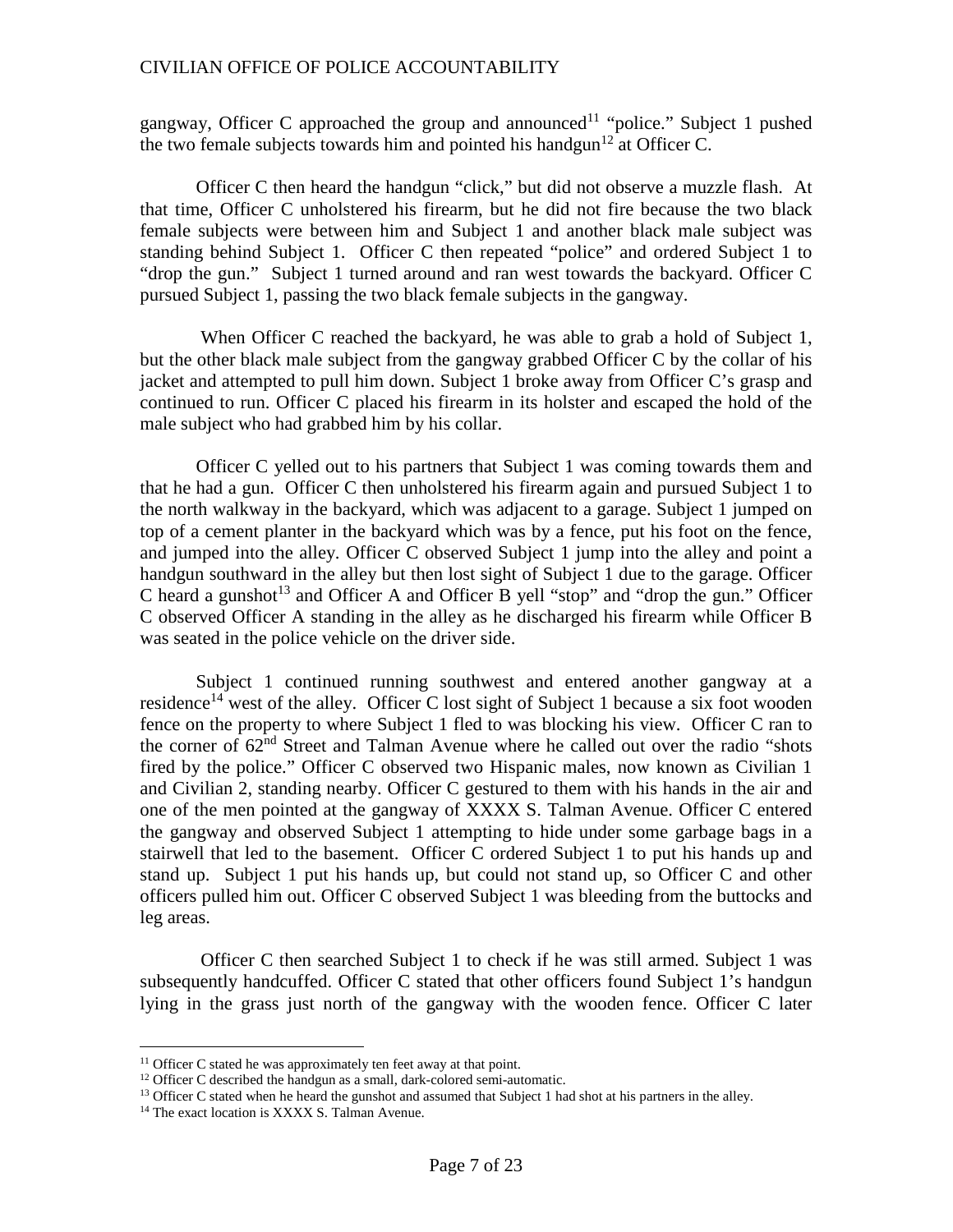learned that crack cocaine had also been recovered during the incident. Officer C did not discharge his firearm during the incident. (Att. 37)

## **II. Department Reports**

The **IPRA Preliminary Report** and the **Major Incident Notification (MIN) Report** provided an account of the incident similar to the introduction of this report. (Att. 4,59)

IPRA investigators conducted a **Canvass** in the vicinity of XXXX S. Talman Avenue on 06 April 2015 and 16 April 2015. One potential witness was identified, Civilian 3. When encountered on 06 April 2015, Civilian 3 stated that she was Subject 1's wife and that she had observed some of the incident, but she did not reveal what portion of the incident she observed. IPRA attempted to schedule an interview with Civilian 3 via telephone calls and certified mail on several occasions, but Civilian 3 did not commit to providing an interview. Therefore, it is unknown if Civilian 3 actually witnessed the shooting incident. (Att. 25,52,68,73)

A **Tactical Response Report (TRR)** completed by Officer A documented Subject 1 did not follow direction, fled, was an imminent threat of battery, and used force likely to cause death or great bodily harm with a weapon. Officer A responded with member's presence, verbal commands, and the use of his Glock model 30, which he discharged eleven (11) times. (Att. 10)

A **TRR** completed by Officer B documented Subject 1 did not follow direction, fled, was an imminent threat of battery, and used force likely to cause death or great bodily harm with a weapon. Officer B responded with member's presence, verbal commands, and the use of his SIG model P229, which he discharged four (4) times. (Att. 12)

A **TRR** completed by Officer C documented that as Officer C attempted to place anassailant[,](#page-7-0) Subject  $1<sup>15</sup>$  into custody an unknown subject pulled him to the ground by his jacket hood in an attempt to defeat/prevent the arrest of Subject 1. Officer C responded with member's presence. (Att. 14)

The **Officers Battery Report (OBR)** completed by Officer A documented he was not injured. The report also documented Subject 1 threatened Officer A by pointing a semi-automatic weapon at him. (Att. 11)

The **OBR** completed by Officer B documented he was not injured. The report also documented Subject 1 threatened Officer B by pointing a semi-automatic weapon at him. (Att. 13)

<span id="page-7-0"></span><sup>&</sup>lt;sup>15</sup> Officer C did not complete a TRR in direct regards to Subject 1, as he never exercised any force against Subject 1, nor did he have physical contact with him.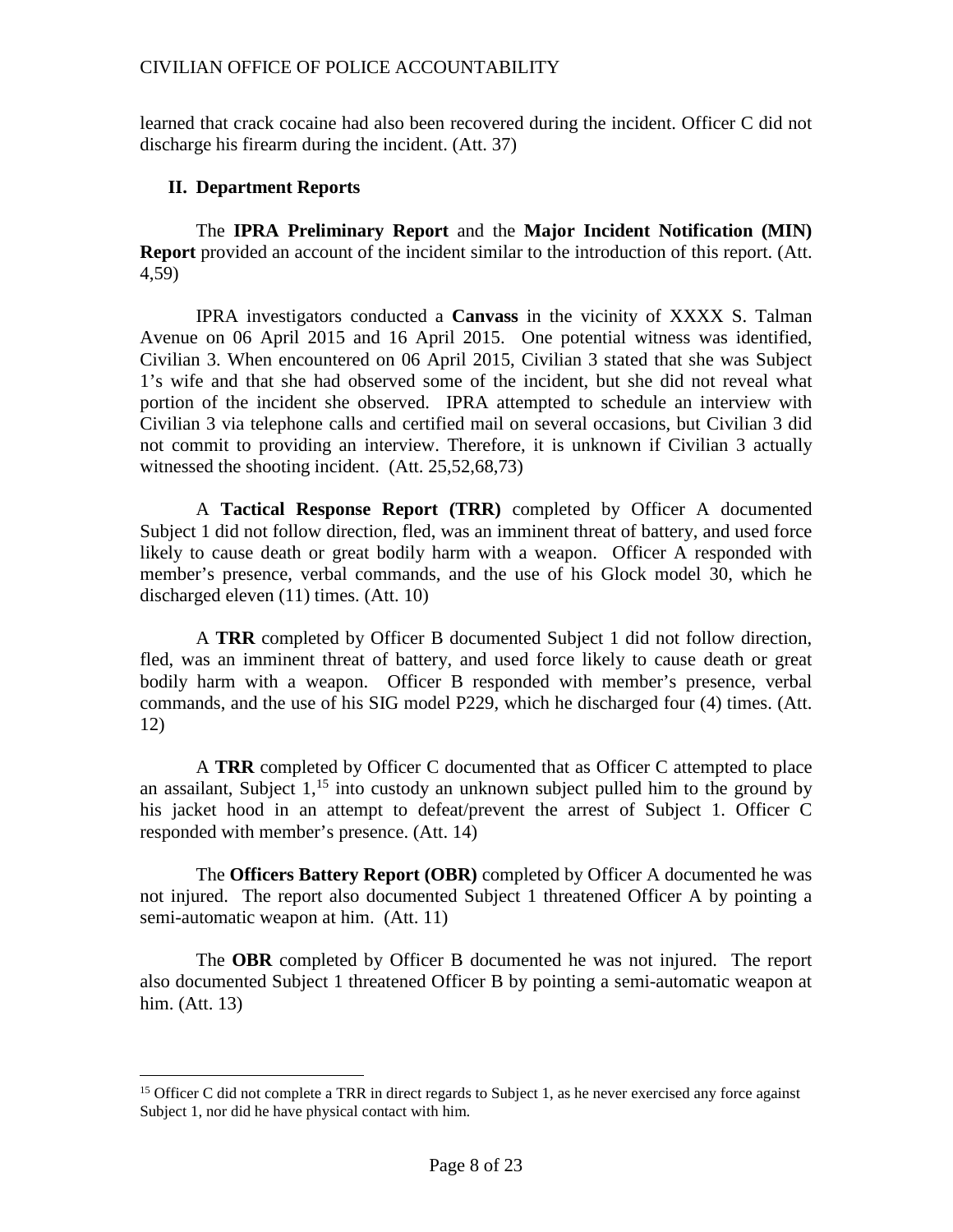The **OBR** completed by Officer C documented he was not injured. The report also documented that an unknown subject threatened Officer C by pulling him to the ground.<sup>[16](#page-8-0)</sup> (Att. 15)

The **Arrest Report** for Subject 1 documented he was arrested 04 April 2015, at 1620 hours, at XXXX S. Talman Avenue, and charged with attempted murder, unlawful use of a weapon by a felon, and two counts of aggravated assault against a peace officer with a weapon. The arresting officers were Officer C and Officer A. It is reported Subject 1 was placed into custody after he pointed a black semi-automatic handgun at Officer C and pulled the trigger, though the handgun did not discharge. Subject 1 then fled and pointed the handgun at Officer A and Officer B. Eventually, Subject 1 was placed into custody and the black semi-automatic handgun, a Keltech model PF9, Serial #XXXX, was recovered. The weapon was discovered to be loaded with seven live rounds. In addition, one plastic bag containing seven (7) plastic packets with a rock substance, suspected to be crack cocaine, was also recovered. (Att. #7)

An **Original Case Incident Report**, RD #HY-210364, completed by Officer D, #XXXXX, documented officers responded to shots fired at the location of incident. (Att. 9)

The **Detectives Supplementary Report** documented that CPD Detective A, #XXXXX, and Detective B, #XXXXXX, spoke to Subject 1 while at Mt. Sinai Hospital. After Detective A informed Subject 1 of his Miranda warnings, Subject 1 stated he understood his rights, voluntarily waived his right to counsel, and agreed to be interviewed by detectives. Subject 1 stated he resided at XXXX S. Rockwell Street on the second floor. Subject 1 stated that he had walked downstairs and saw an unknown black female subject by his uncle's basement window. He walked up to the female subject and as the female subject stood up he heard someone yell out, "Freeze." Subject 1 ran after hearing the word "freeze" and heard gunshots as he ran. According to Subject 1, he did not observe who shot him and he did not have a gun. Subject 1 then hid in the basement of a building.

Detective A and Detective B then confronted Subject 1 with the inconsistencies in his statement. Subject 1 then stated that when he exited the back of his residence he had in his possession a 9mm semi-automatic handgun loaded with 7-8 live rounds. Subject 1 recalled the gun was in his waistband on his right side. After Subject 1 exited his residence, he noticed a black female subject he did not recognize bent over looking in his uncle's basement window, which was the south gangway of the residence. Subject 1 walked up to the female subject and asked her what she was doing. As he spoke to the female subject, a detective, now known as Officer C, approached him and stated, "Freeze." Subject 1 stated he knew the detective was a policeman. Subject 1 turned and ran from Officer C because he had a gun on him. Officer C chased Subject 1 west through a backyard towards the alley of Rockwell Street. While running, Subject 1 heard Officer C yelling, "He's going through the back," or "He is running through the back."

<span id="page-8-0"></span><sup>&</sup>lt;sup>16</sup> Officer C did not compete an OBR in regards to Subject 1.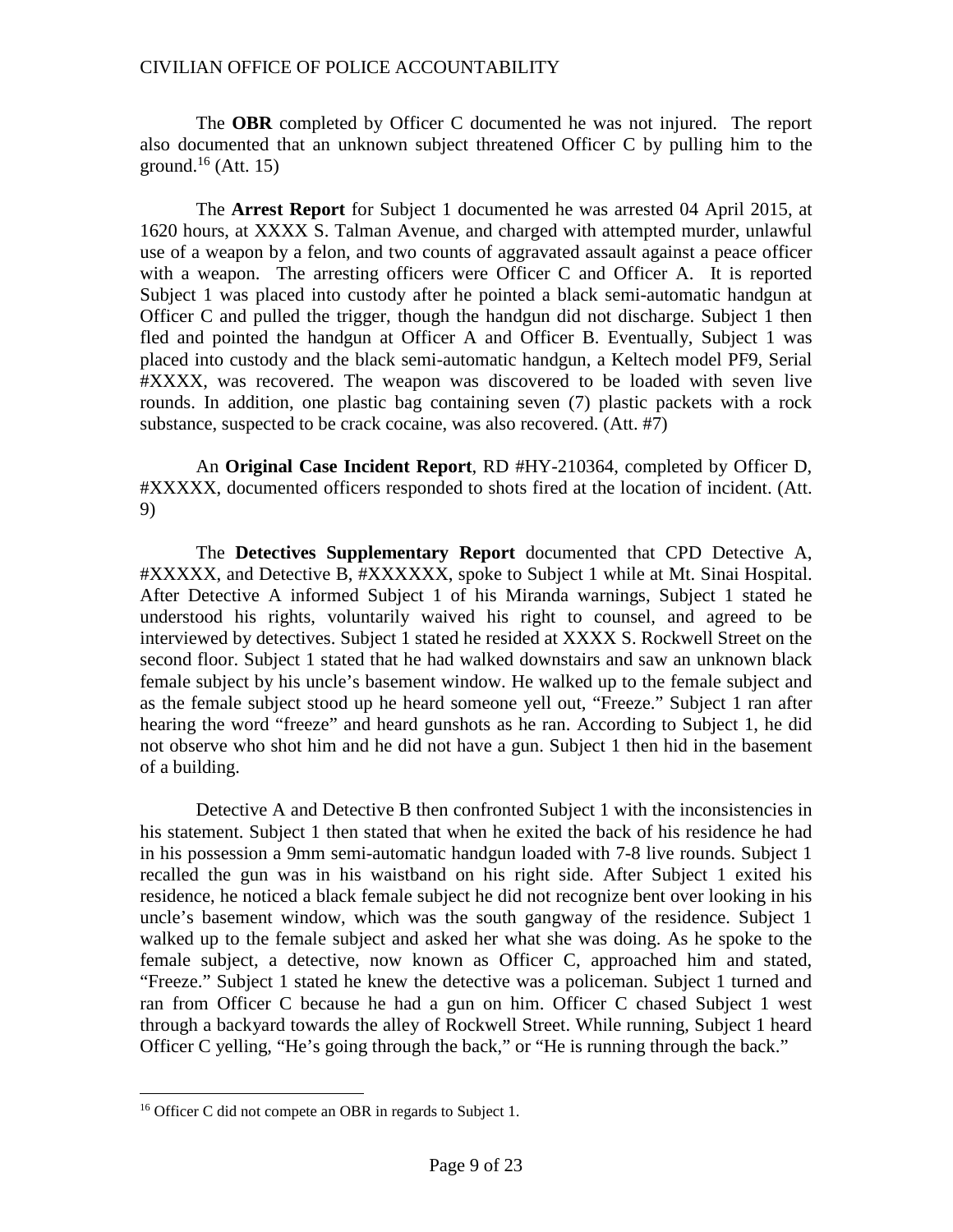Subject 1 told the detectives that when he got to the end of his yard, he jumped on the cement planter so he could get over the fence to the alley. At that point, Subject 1 started to pull his gun out of his waistband, so he could throw the gun away. Subject 1 stated he wanted to get rid of the gun because he was a convicted felon and did not want to get caught with it. As Subject 1 was going over the fence, into the alley, he observed an officer on foot right behind his house. Subject 1 landed in the alley and observed a police vehicle in the alley. Subject 1 still had his gun in his right hand. The police yelled, "gun," as Subject 1 crossed in front of the police vehicle. The officer on foot ran southwest across the alley and into the backyard of a house on Talman Avenue. Subject 1 ran into a yard approximately four to six feet west of the alley and then threw the gun so thepolice would not catch him with it[.](#page-9-0) $17$ 

Subject 1 told the detectives that after throwing the gun, he jumped over a fence and ran west and then north on Talman Avenue to the next gangway, then east in a gangway, north in a backyard, and then he jumped over another fence. Subject 1 stated he was going to run back west, but he saw an officer and turned around. Subject 1 ran east down a set of stairs where he eventually was apprehended. After Subject 1 was arrested, the police called for an ambulance and he was transported to the hospital.

Subject 1 volunteered to memorialize his account of this incident in a seven page handwritten statement, on which he signed his name to each page. Subject 1 also signed a picturedepicting the firearm he was in possession of.<sup>18</sup> (Att. 63)

The Detective Supplementary Report also documents that detectives spoke with Civilian 1. Civilian 1 stated he was in front of his residence working on a car when he saw police officers chasing two black male subjects. One of the black male subjects entered a gangway and the other black male subject entered another gangway followed by an officer. Detectives also spoke to Civilian 2. Civilian 2 stated he was in front of his residence working on a car with his brother, Civilian 1, when he observed a black male subject being chased by a police officer. The black male subject fled into a gangway and Civilian 2 motioned to an officer that the male subject he was chasing ran into a gangway. The officer ran into the gangway and a short time later Civilian 2 heard a crash. (Att. 63)

A **Breathalyzer Test** for Officer A taken on 04 April 2015, at 2102 hours, revealed his BAC was .000. Officer A also submitted to a drug test on the same date, at 2045 hours, which revealed negative results. A breathalyzer test for Officer B taken on 04 April 2015, at 2025 hours, revealed his BAC was .000. Officer B also submitted to a drug test on the same date, at 2030 hours, which revealed negative results. (Att. 56)

#### **III.Medical Reports**

<span id="page-9-0"></span><sup>&</sup>lt;sup>17</sup> In his written statement to the Assistant State's Attorney, Subject 1 neither admits nor denies pointing his gun at officers during the incident.

<span id="page-9-1"></span><sup>&</sup>lt;sup>18</sup> Subject 1's handwritten statement can be reference in Att. 80, pages 125-135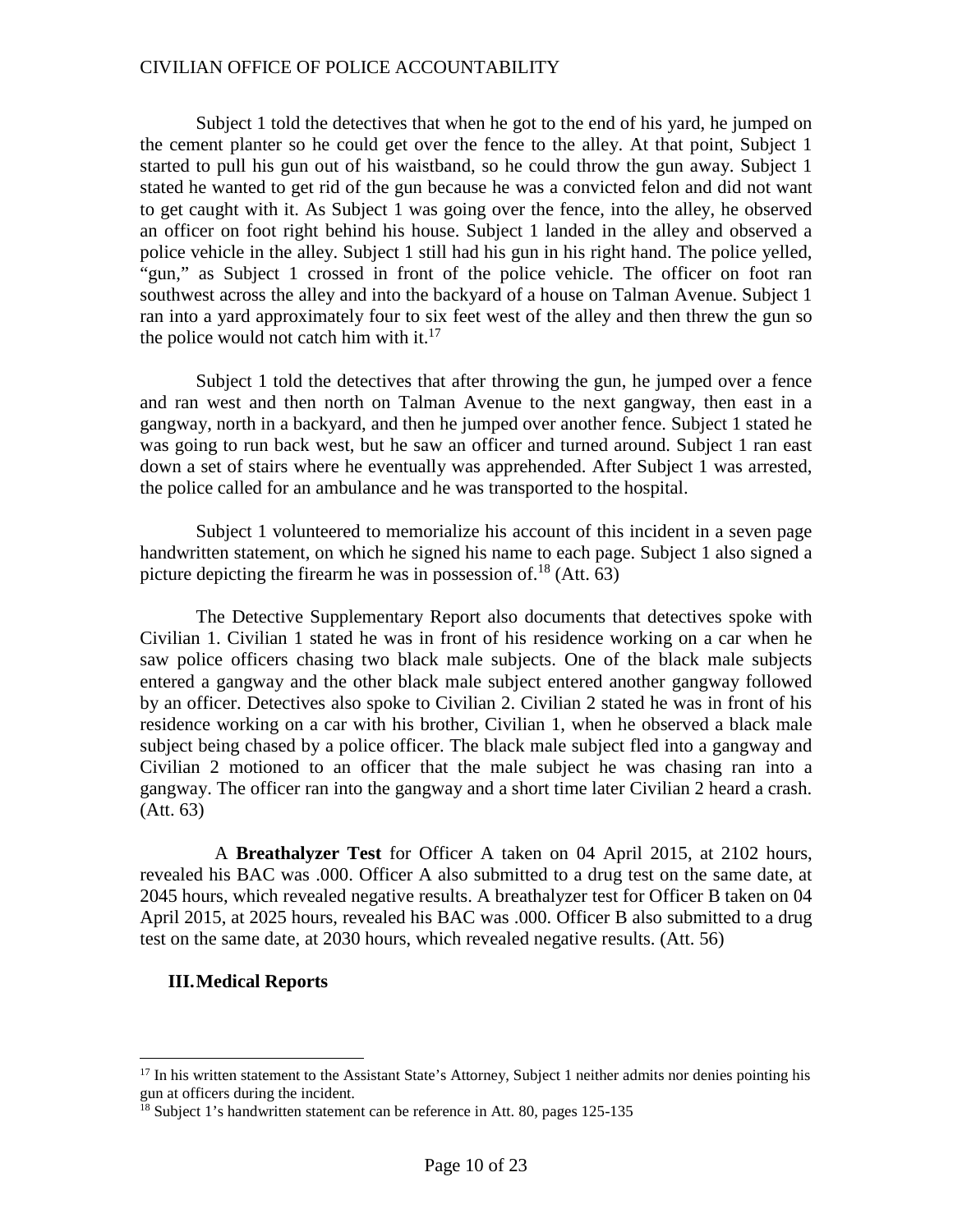The **Chicago Fire Department Ambulance Report** documents that paramedics found Subject 1 in a sitting position. Subject 1 had gunshot wounds to both his left and right femur. Subject 1 was awake, alert, and able to communicate his information and medical history. Paramedics further noted an entrance and exit wound on both of Subject 1's femurs. Subject 1 was transported to Mt. Sinai Hospital. (Att. 65)

**Medical Records from Mt. Sinai Hospital** document that on 04 April 2014 Subject 1 received treatment for multiple gunshot wounds, two (2) gunshot wounds to his right medial and lateral lower extremity and two (2) gunshot wounds to his left medial and lateral lower extremity. Subject 1 was diagnosed with gunshot wounds of his lower extremities.<sup>[19](#page-10-0)</sup> (Att. 55)

#### **IV.Office of Emergency Management and Communications (OEMC)**

**OMEC** transmissions documented that on 04 April 2015, at approximately 1618 hours, a female caller called "911" and reported hearing six shots fired in the alley of XXXX S. Talman Avenue. At 1624 hours, the same female caller called "911" again and reported hearing someone run through her gangway after shots had been fired and that her fence was on the ground.

At XXXX hours, an unidentified caller reported hearing ten gunshots in the area of XXXX W. 62<sup>nd</sup> Street/XXXX S. Maplewood Avenue.

At 1619 hours, another unidentified caller reported hearing shots fired from the back of XXXX S. Talman Avenue.

At approximately 1617 hours, Beat XXXXX, Officer C, radioed "emergency" and "XXXX got shots fired." The dispatcher asked Officer C, "XXXX where?" and one of the officers replied, "Shots fired by the police… he's a male black squad… he's running from XXXX Talman." Beat XXXXX, Officer B, radioed, "We are about XXXX W.  $62<sup>nd</sup>$ …shots fired by the police. He may be headed…he's a big guy…dark clothing…we about XXXX Rockwell in the alley." One of the officers then radioed that they "needed cars and the subject was armed running through the gangway." A few seconds later, one of the officers can be heard stating, "Put your hands up." The same officer radioed that Subject 1 was in custody at  $XXXX$ <sup>[20](#page-10-1)</sup>

IPRA contacted the 911 callers who stated they did not witness the incident; they only heard gunshots fired. (Att. 49)

#### **V. Forensic Evidence**

**Evidence Technician Photographs** depict the scene, recovered evidence, the weapon reportedly belonging to Subject 1, Subject 1's clothing, and Officer C, Officer A, and Officer B. (Att.  $39 - 47$ )

<span id="page-10-1"></span><span id="page-10-0"></span><sup>&</sup>lt;sup>19</sup> Terminology for injury to leg.

 $20$  Subject 1's Arrest Report documented he was arrested at XXXX S. Talman Avenue.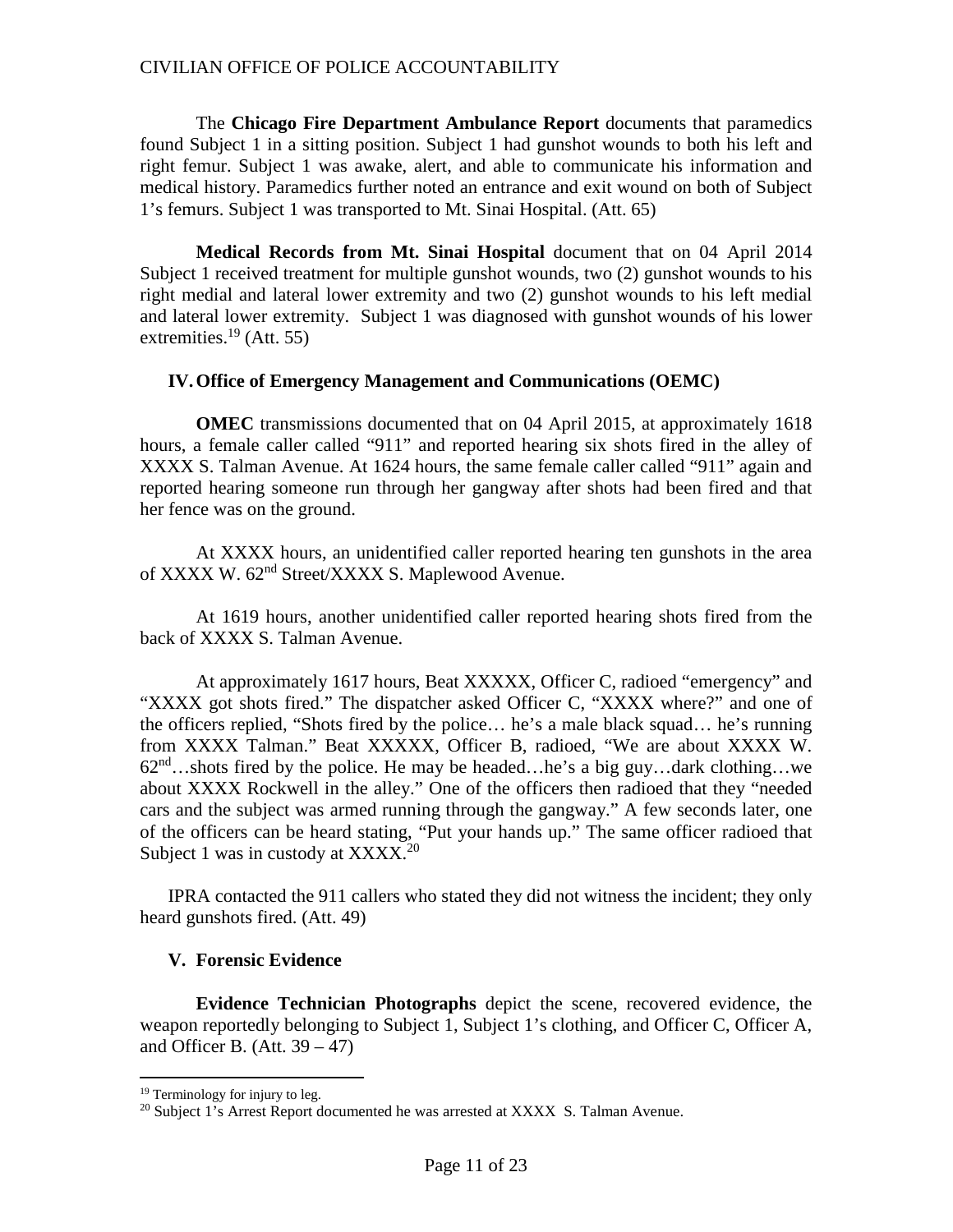The **Crime Scene Processing Report** documented Subject 1's weapon, a Keltec model PF-9, 9mm semi-automatic pistol, 3" barrel length, blue steel finish, Inventory #XXXXXXXXX, was recovered at XXXX S. Talman Avenue. The gun magazine in the Keltechad a seven (7) shot capacity and there were seven (7)  $R-P^{21}$  $R-P^{21}$  $R-P^{21}$  9mm Luger caliber unfired cartridge cases removed from the weapon. $^{22}$  $^{22}$  $^{22}$ 

Officer A's weapon, a Glock model 30, .45 semi-automatic pistol, 3.75" barrel, blue steel finish, Inventory #XXXXXXXX, was inspected and recovered.

Officer B's weapon, a Sig Sauer model P229, 9MM, semi-automatic Pistol, 3.75" barrel, blue steel finish, Inventory #XXXXXXXX, was inspected and recovered. (Att. 19)

**Illinois State Police (ISP) Forensic Science Laboratory Report,** dated 08 June 2015, Lab Case #C15 – XXXXXX, document that Inventory #XXXXXXXXX, which consisted of Subject 1's Keltec 9mm pistol, the corresponding live cartridges, and the magazine, did not reveal any latent prints suitable for comparison. (Att. 57)

**ISP Forensic Science Laboratory Report**, dated 13 July 2015, Lab Case #XXX – XXXXXX, documents the examination of Officer B's weapon, a Sig Sauer model P229, 9mm Parabellum caliber semi-automatic pistol, serial #XXXXXXX, a gun magazine, and ten  $(10)$  Winchester 9mm Luger + P caliber unfired cartridge cases, showed that the weapon was operable as received and test fired.

The examination of Officer A's weapon, a Glock model 30, .45 Auto caliber semi-automatic pistol, serial #XXXXXX, and a gun magazine, showed that the weapon was operable as received and test fired.

The examination of the weapon recovered from Subject 1's flight path, a Keltec model PF-9, 9mm Luger caliber semi-automatic pistol, serial #XXXX, the corresponding magazine, and seven R-P 9mm Luger caliber unfired cartridge cases, showed that the weapon was operable as received and test fired. $^{23}$  $^{23}$  $^{23}$ 

Two (2) Winchester 9mm Luger +P caliber fired cartridge cases, labeled #3B and #5A, were examined and could not be identified or eliminated as having been fired from Officer B's weapon or Subject 1's weapon. (Att. 58)

**ISP Forensic Science Laboratory Report**, dated 27 August 2015, documented a GSR kit administered to both of Subject 1's hands was examined by scanning electron microscopy for the presence of primer gunshot residue (PGSR) particles based on elemental composition and morphology. The examination concluded that Subject 1 may

<span id="page-11-1"></span><span id="page-11-0"></span><sup>21</sup> Remington-Peters

 $22$  One cartridge case was removed from the chamber of the weapon and six cartridge cases were removed from the magazine.

<span id="page-11-2"></span> $^{23}$  There is no evidence that confirms whether or not Subject 1's firearm suffered a misfire or malfunction as described by Officer C.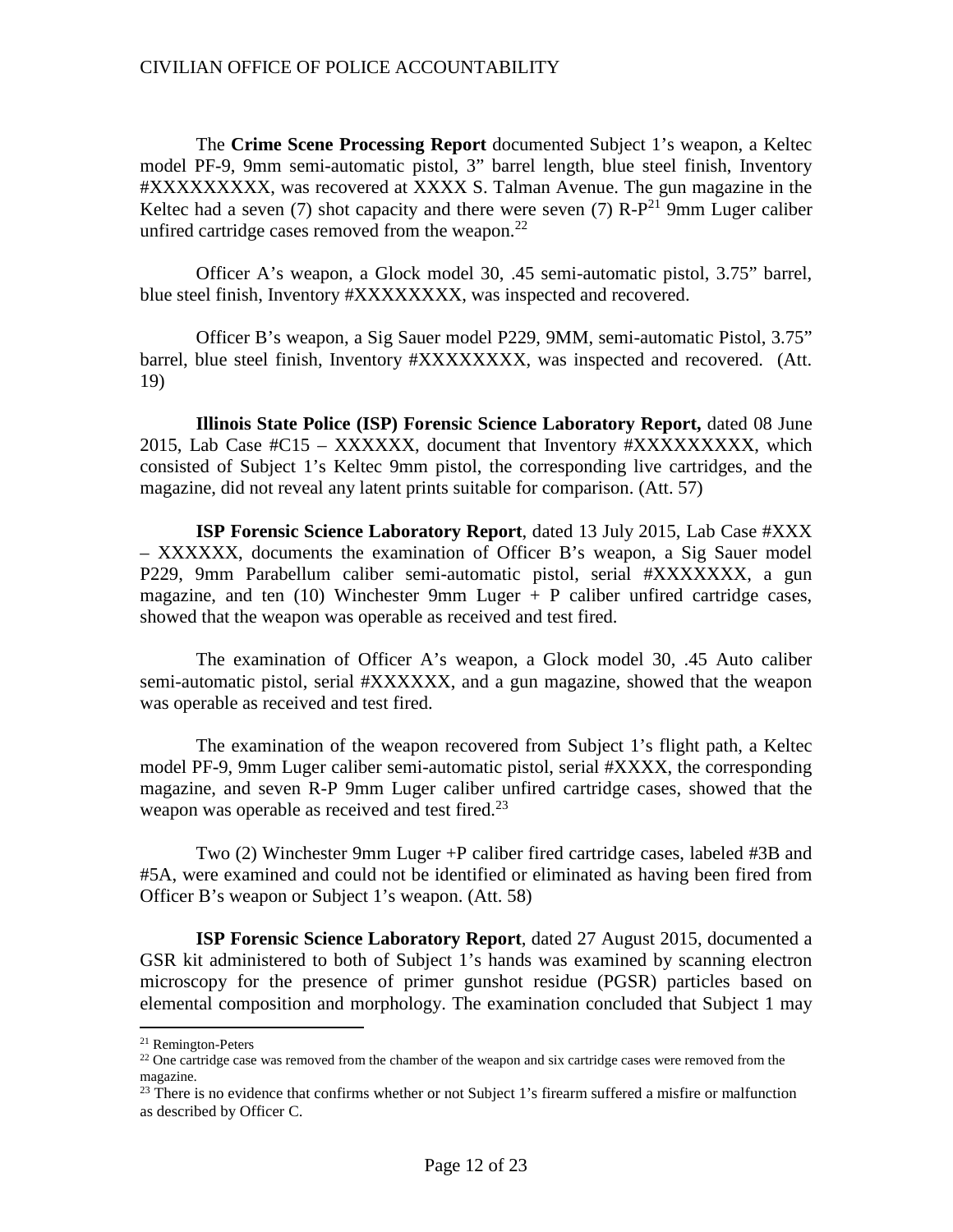have not discharged a firearm with either hand. If Subject 1 did discharge a firearm, then the particles were removed by activity, were not deposited, or were not detected by the procedure. (Att. 72)

**ISP Forensic Science Laboratory Report**, dated 28 July 2016, documented a buccal standard from Subject 1 was examined and compared with biological swabs taken from the rear stairs leading to the basement of XXXX S. Talman Avenue., from a light blue garbage can in the rear yard of XXXX S. Talman, and a fence on the south gangway of XXXX S. Talman. Biological swabs were also taken from the recovered handgun reportedly belonging to Subject 1. A human male DNA profile was identified from the biological swabs taken from the stairs, garbage can, and fence that matched the DNA profile of Subject 1. A mixture of DNA profiles, of at least two people, was identified on biological swabs taken from the gun reportedly belonging to Subject 1. The mixture was potentially incomplete and not suitable for comparison. (Att. 76)

**Department of Justice Bureau of Alcohol, Tobacco, Firearms and Explosives National Tracing Center Report,** Trace # XXXXXXXXXXXXX, document that the Keltec model PF-9, reportedly belonging to Subject 1, was purchased on 02 January 2007 by Civilian 4 from Chuck's Gun Shop, located at XXXXX S. Indiana Avenue, in Riverdale, Illinois. $^{24}$  $^{24}$  $^{24}$  (Att. 77)

# **VI.Video Evidence**

A search for **Police Observation Devices (POD)** in the vicinity of the location of incident was met with negative results because there were no PODs in the area. (Att. 18)

# **VII. Court Records**

Records pertaining to Subject 1's **Criminal Case** document that on December 28, 2017, he pled guilty to felon in possession of a firearm and aggravated assault to a peace officer. (Att. 79)

A **Transcript of Criminal Proceedings** of Subject 1's guilty plea to Unlawful Use of a Weapon by a Felon and four counts of Aggravated Assault revealed Subject 1's attorney stipulated that the officers observed Subject 1 with a firearm, that he pointed the firearm in the direction of the officers, and that a firearm was recovered in a nearby yard that matched the description of the one Subject 1 possessed. Subject 1's attorney also stipulated that Subject 1 gave a handwritten statement in which he admitted to possessing a firearm and being a convicted felon. However, there was no stipulation that Subject 1 pointed the firearm at the officers. (Att.81)

<span id="page-12-0"></span><sup>&</sup>lt;sup>24</sup> The CPD Firearms Unit does not conduct follow up investigations on weapons recovered more than two years from their purchase date, Att. 82.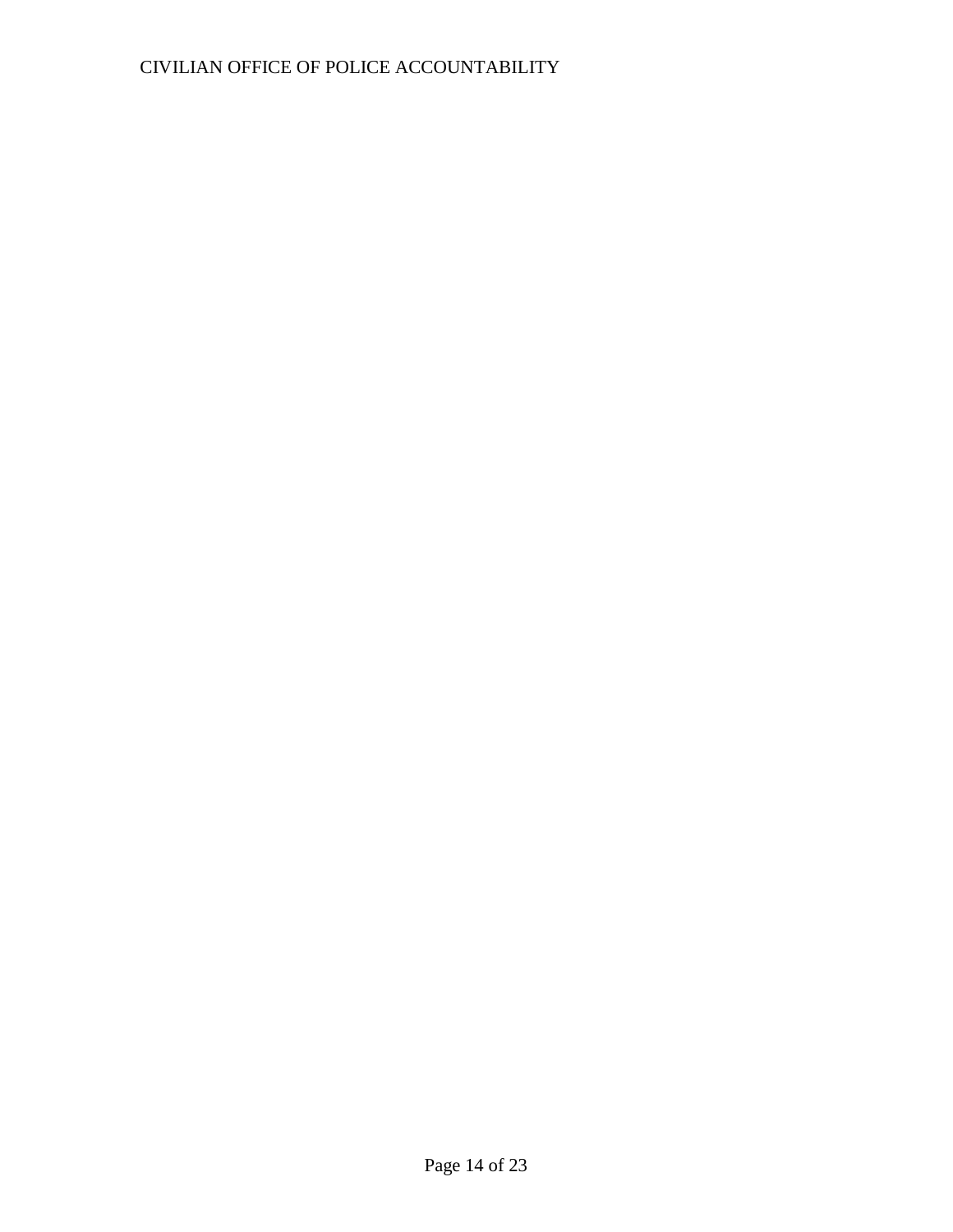# **APPENDIX A**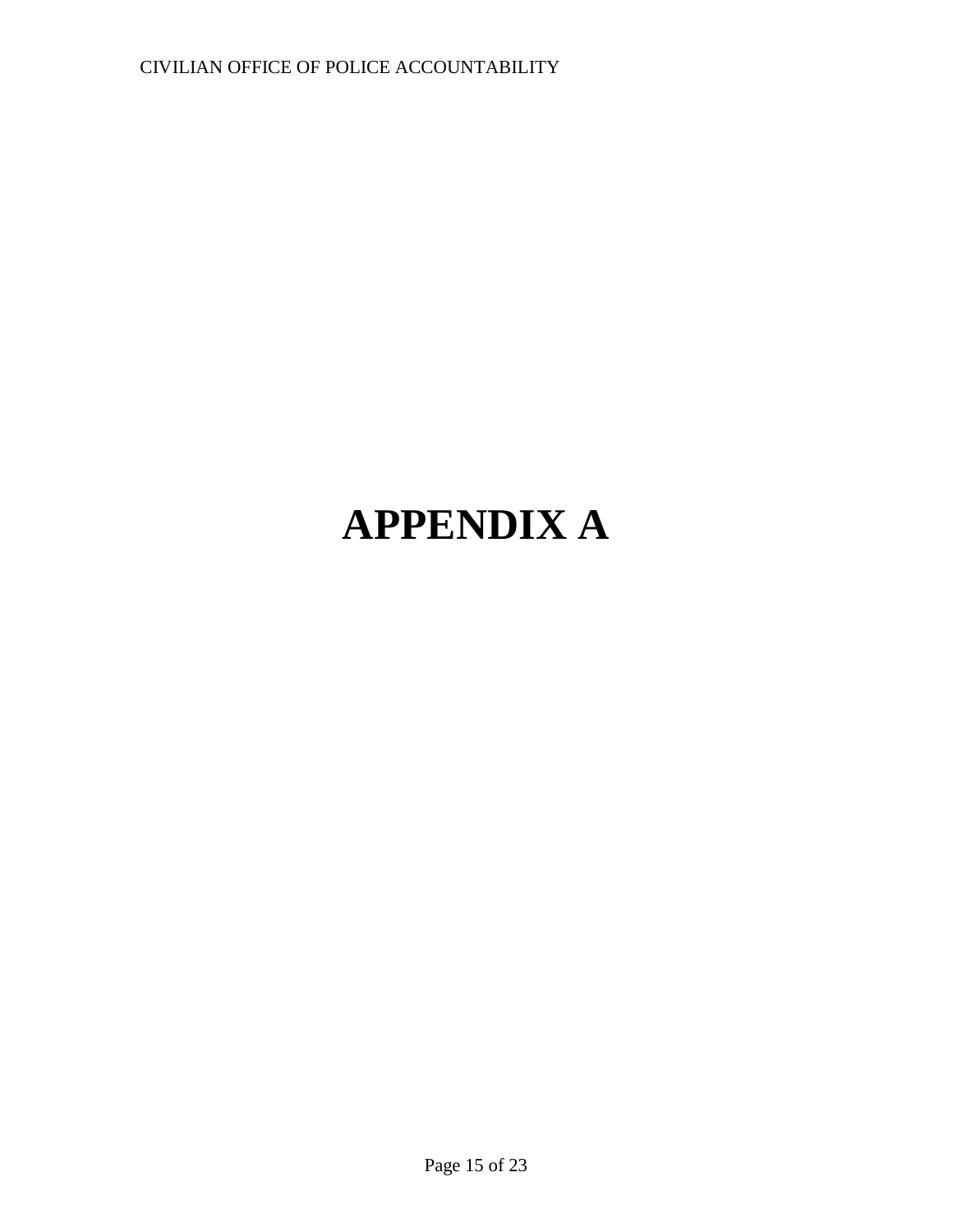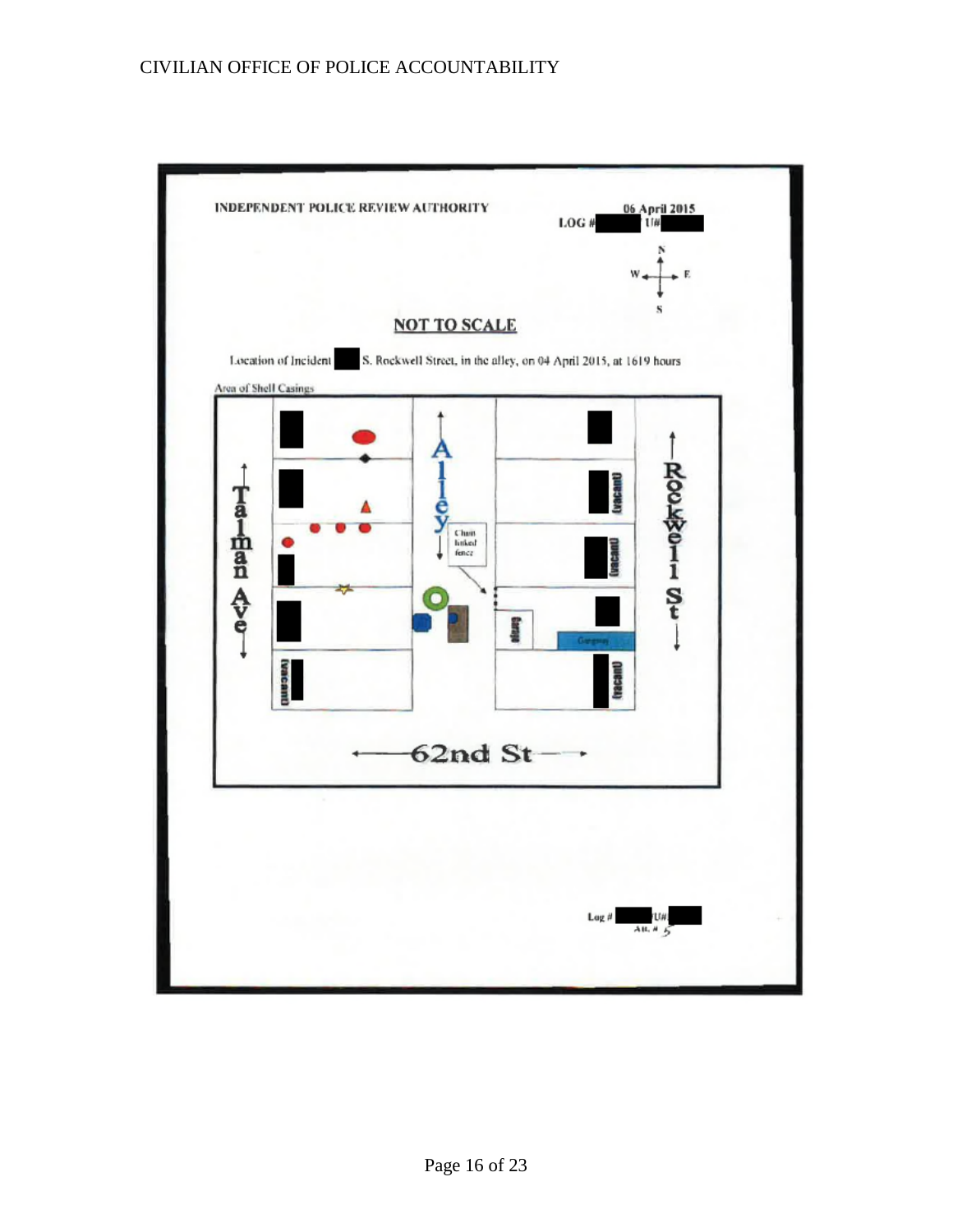| Gray unmarked Ford Interceptor police vehicle, license plate<br>car<br>number, |  |
|--------------------------------------------------------------------------------|--|
| Recovered weapon                                                               |  |
| Areas of what appeared to be dried blood                                       |  |
| Area of shell casings                                                          |  |
| Area of shattered glass                                                        |  |
| <b>Black</b> hat                                                               |  |
| Suspected narcotics                                                            |  |
|                                                                                |  |
|                                                                                |  |
| Lug #                                                                          |  |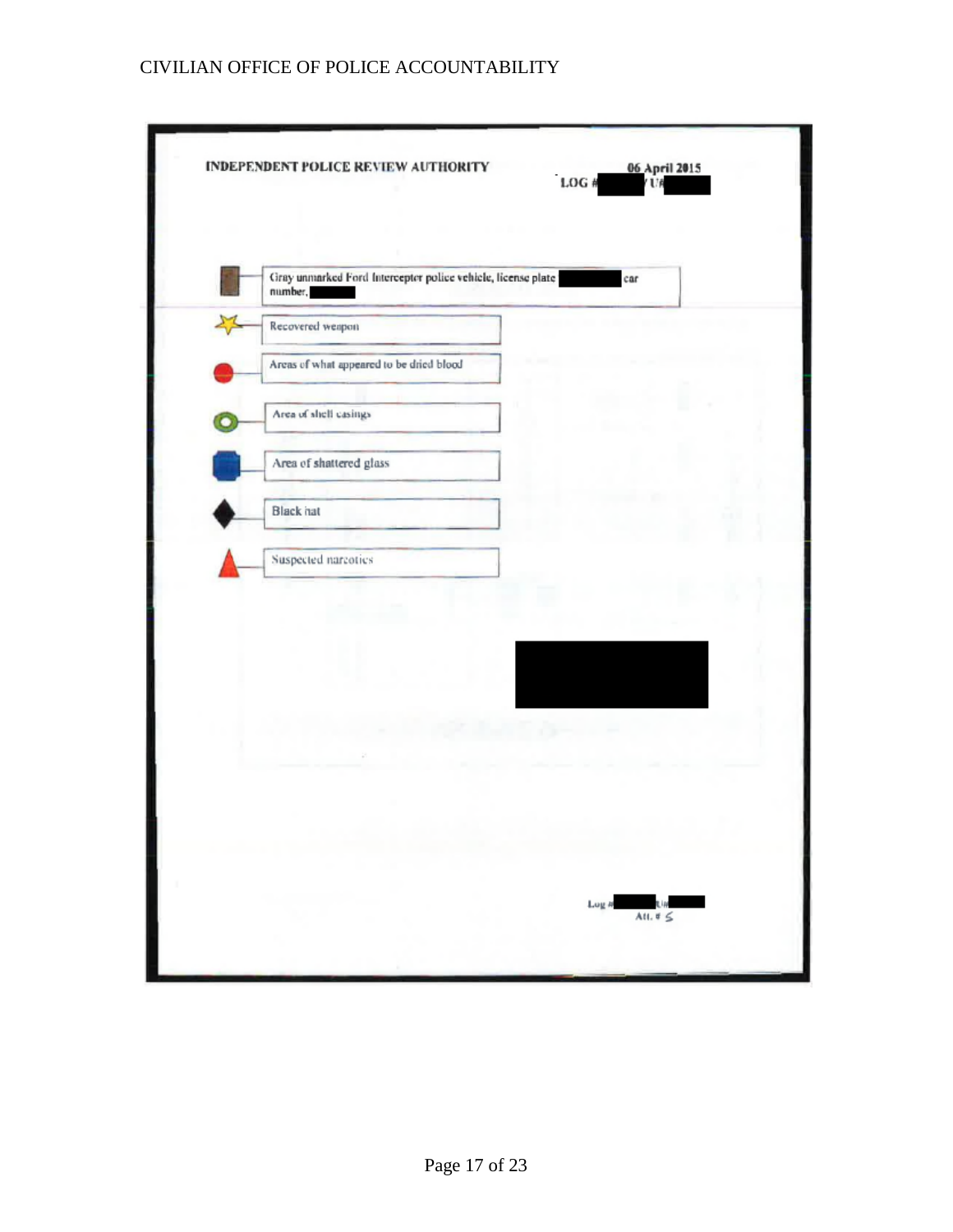# **CONCLUSION**

# **Legal Standard**

The applicable Chicago Police Department order is General Order 03-02-03, III, which states that a sworn member is justified in using force likely to cause death or great bodily harm only when he or she reasonably believes that such force is necessary:

- 1. To prevent death or great bodily harm to the sworn member or to another person, or:
- 2. To prevent an arrest from being defeated by resistance or escape and the sworn member reasonably believes that the person to be arrested:
	- a. Has committed or has attempted to commit a forcible felony which involves the infliction, threatened infliction, or threatened use of physical force likely to cause death or great bodily harm or;
	- b. Is attempting to escape by use of deadly weapon or;
	- c. Otherwise indicates that he or she will endanger human life or inflict great bodily harm unless arrested without delay.

In addition, the use of deadly force is codified under 720 ILCS 5/7-5 (1986). The pertinent part of the statue states that:

"[a] peace officer, or any person whom he has summoned or directed to assist him, need not retreat or desist from efforts to make a lawful arrest because of resistance or threatened resistance to the arrest. He is justified in the use of any force which he reasonably believes to be necessary to effect the arrest and of any force which he reasonably believes to be necessary to defend himself or another from bodily harm while making the arrest. However, he is justified in using force likely to cause death or great bodily harm only when he reasonably believes that such force is necessary to prevent death or great bodily harm to himself or such other person…"

Finally, determinations regarding the potential use of excessive force - deadly or not - in the course of an arrest, investigatory stop, or other "seizure" are properly analyzed under the Fourth Amendment's objective reasonableness standard. The question is whether the officers' actions are 'objectively reasonable' in light of the facts and circumstances confronting them, without regard to their underlying intent or motivation. *Graham v. Connor,* 490 U.S. 386, 397 (1989); *see Estate of Phillips v. City of Milwaukee,* 123 F.3d 586, 592 (7th Cir. 2003). Moreover, the reasonableness calculation "must embody allowance for the fact that police officers are often forced to make splitsecond judgments—in circumstances that are tense, uncertain, and rapidly evolving about the amount of force that is necessary in a particular situation." *Graham, at* 396–97. Consequently, "'when an officer believes that a suspect's actions [place] him, his partner, or those in the immediate vicinity in imminent danger of death or serious bodily injury, the officer can reasonably exercise the use of deadly force.' " *Muhammed v. City of Chicago,* 316 F.3d 380, 683 (7th Cir. 2002) (quoting *Sherrod v. Berry,* 856 F.2d 802, 805 (7th Cir.1988) (en banc) and omitting emphasis).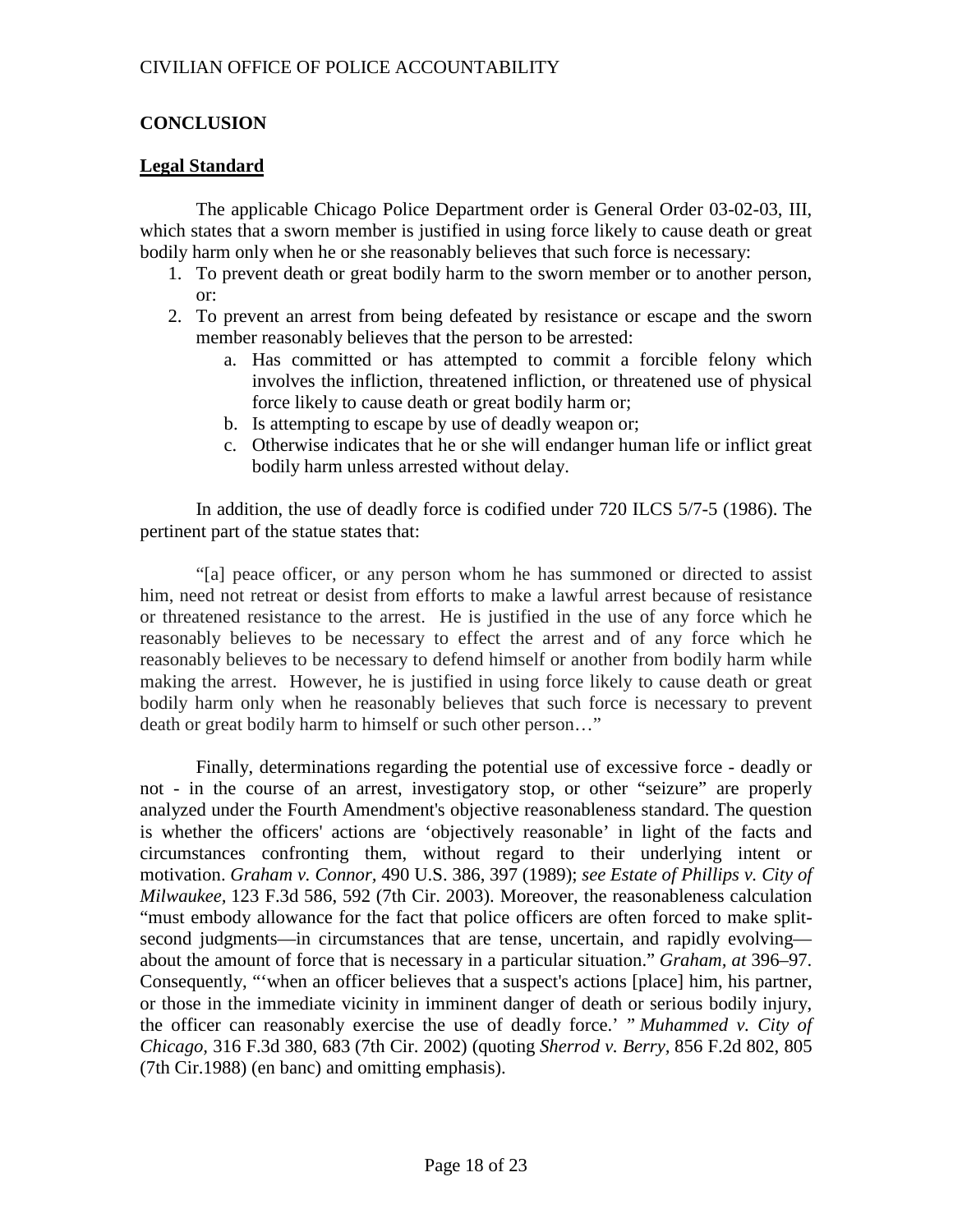# **Analysis**

In this instance, there is a preponderance of evidence that Officer A and Officer B that deadly force was reasonably necessary to prevent Subject 1 from causing death or bodily harm to themselves or others. The use of deadly force is solely analyzed under whether or not it was reasonable to believe that the use of deadly force was necessary to prevent death or great bodily harm to either officer or to another person because Subject 1 was not a fleeing felon.

First, it is uncontroverted that Subject 1 possessed a firearm and that he held the firearm in his hand during the incident. Second, Officers B and A stated that they were in fear for their lives and their partners' lives when they saw Subject 1 point a gun at them as he fled Officer C. In this instance, the involved officers' account of the event is corroborated by Subject 1's written statement given to the Cook County Assistant State's Attorney.

1. It is undisputed that Subject 1 possessed a firearm as he fled in the direction of the officers and that he held the firearm in his hand as he jumped the fence while traveling in the direction of the officers.

Although initially he denied possession a firearm, ultimately, Subject 1 admitted to detectives that he had a 9mm automatic pistol that was loaded with seven to eight live rounds in the waist band on his right side he walked outside of his home (XXXX S. Rockwell). Subject 1 also admitted that, as he jumped over the fence and into the alley where he encountered the officers, he pulled the gun out of his waistband in order to throw the gun away. Subject 1 reiterated that he did not want to be found in possession of a firearm because he was a convicted felon and did not want to get caught with it. Subject 1 acknowledged that, when he jumped into the alley, he had the gun in his right hand and he could see a police car in the alley and an officer on foot. At that point, he heard officers yell "gun." According to Subject 1, it was then that he ran across the alley and threw the gun. After taking Subject 1's statement, the detectives showed Subject 1 a photograph of the gun recovered from the scene. Subject 1 confirmed that the handgun recovered was the gun he had in his right hand. Subject 1 signed the photograph in acknowledgement.

Subject 1 admitted to having a gun during the incident and that he fled as soon as Officer C approached the group. Subject 1's explanation for running was that he was a convicted felon and he did not want to be caught with a firearm. Subject 1 explained that as soon as Officer C approached and announced, he ran westbound through his backyard towards the "alley of Rockwell." Subject 1 stated that when he got to the alley, he jumped onto a "cement stoop" so he could jump over the chain link fence into the alley. When he landed in the alley, Subject 1 confirmed that he had the handgun in his right hand because he pulled it out of his waistband. When Subject 1 landed in the alley, he stated that he saw an officer on foot and an officer in a squad car. Subject 1 confirmed that he ran in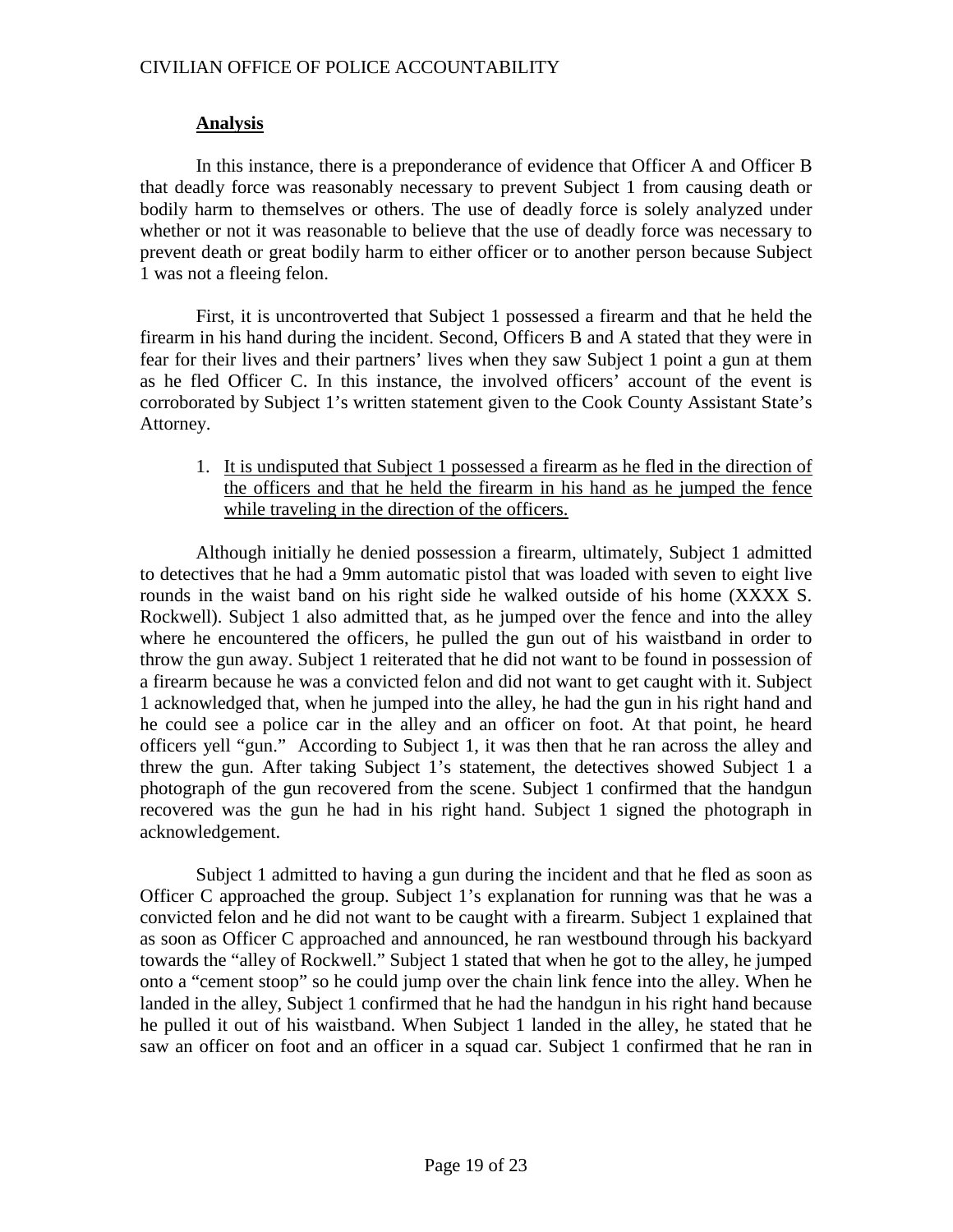front of the squad car and passed the officer on foot and continued into the backyard of the home on the west side of the alley.<sup>[25](#page-19-0)</sup>

Based on Officer C's statement, there is some discrepancy regarding when Subject 1 had the handgun in his right hand. Officer C recounted that Subject 1 pulled the firearm and attempted to fire the weapon as he was approaching Subject 1 in the gangway. Officer C also confirmed that as Subject 1 jumped into the alley, he still had the gun in his hand. However, Subject 1 stated that he had the firearm in his waistband and pulled it out as he jumped the fence. Subject 1 does not confirm or deny in his written statement whether he had the handgun out and in his hand when Officer C approached him in the gangway. Officer C did not discharge his weapon in this instance. While this discrepancy exits, it does not change Subject 1's statement that he had the firearm in his right hand has he jumped into the alley. This is the exact moment in which both Officer A and Officer B observed Subject 1 with the firearm. Officer A and Officer B did not state that Subject 1 pulled the handgun out as he jumped the fence; only that the handgun was in his hand when he came over the fence. Based on Subject 1's statement, the handgun recovered from the scene, and Officer A, Officer C and Officer B's statement that they saw a gun in Subject 1's hand; it is more likely than not that Subject 1 had a firearm in his hand during the incident.

## 2. Subject 1's written statement corroborates the involved officers' account regarding the incident

The flight path described by Subject 1 corroborates Officer C's account that he ran through his gangway, into his backyard, and hopped the fence by jumping onto a cement block. In addition, Officer A stated that he saw Subject 1 use the cement block to make it over the fence. Subject 1's statement that he had the handgun in his hand as he jumped over the fence corroborates Officer C's account that when the officer observed Subject 1 jump into the alley, he had the handgun in his hand. Officer B stated that when Subject 1 jumped over the fence, he had the gun in his right hand. Finally, Officer A stated that, as Subject 1 was jumping over the fence, he had the firearm clearly visible in his hand. Subject 1 acknowledged that, when he jumped the fence into the alley, he could hear an officer calling out "gun" and that he was "running through the back." This corroborates Officers B and A's account that they heard Officer C yelling that the subject had a gun and that he was running through the back before they encountered Subject 1 in the alley.

3. Officer A reasonably believed that Subject 1 was a threat to himself and Officer B when he observed Subject 1: (1) attempting to flee with a firearm in hand, (2) point the firearm in his direction, and (3) point the firearm in Officer B's direction

When Subject 1 jumped over the chain linked fence, Officer A was right next to the fence. Officer A clarified that he did not engage Subject 1 immediately but instead

<span id="page-19-0"></span> $25$  Subject 1 told detectives that he did not realize he was shot until he "jumped the last gate" and attempted to hide in the outside stairwell that led to a basement. This is the location where Subject 1 was arrested.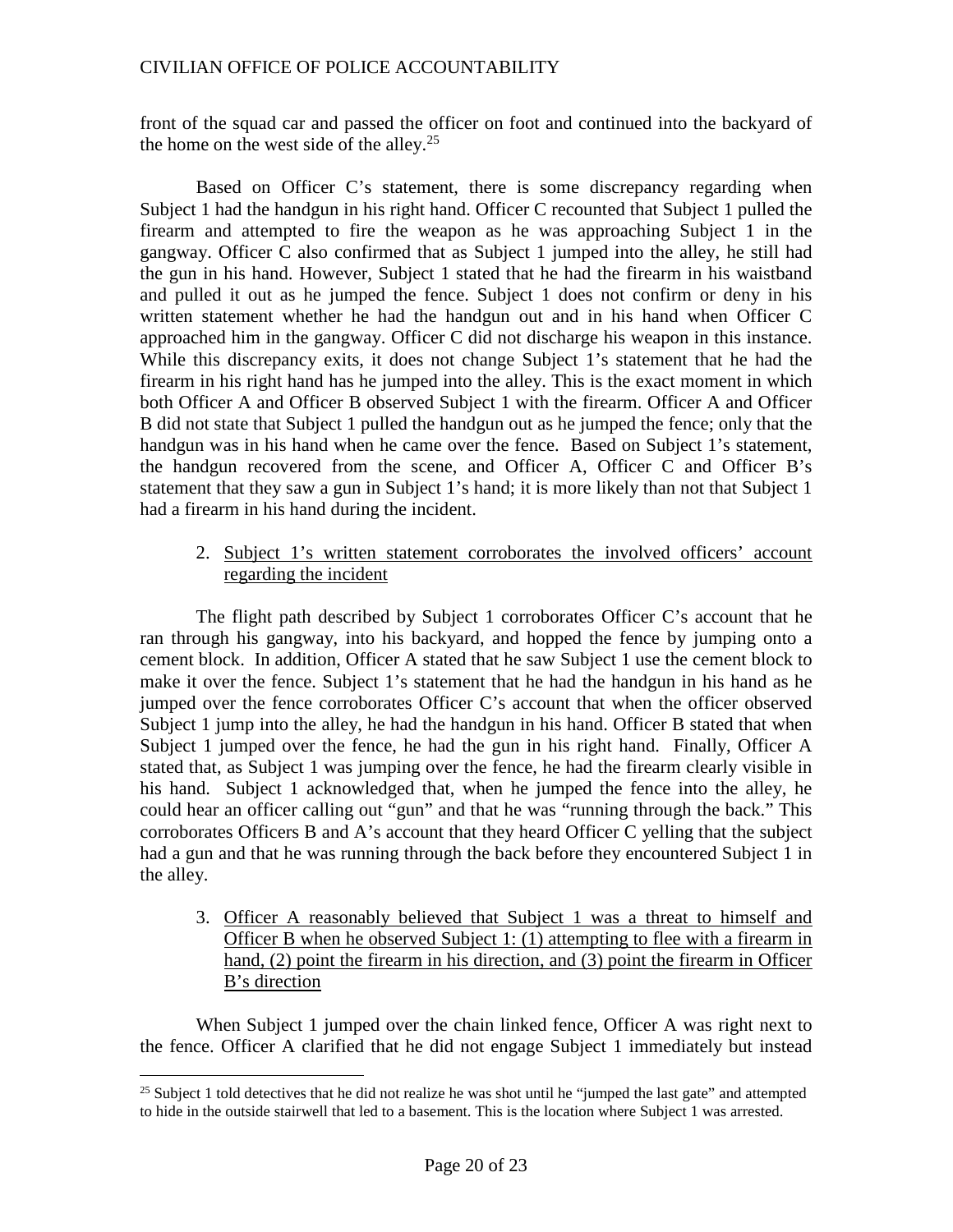gave verbal commands. Officer A stated that he did not fire his weapon until Subject 1 ignored commands to drop the weapon and continued to point the weapon at him. Officer A stated that it was mere seconds between when Subject 1 pointed the gun and he discharged his weapon. Officer A stated that as he fired his weapon, Subject 1 continued to run with the handgun in his hand. Officer A stated that he repeated commands to drop the gun. As Subject 1 continued to run, he had crossed the front of Officer B's vehicle and continued to point the gun. Officer A stated that not only was Subject 1 pointing the gun, but waving the gun as he ran. Officer A did not recall if Subject 1 lowered the gun at any point during the incident.

Officer A stated that that he engaged Subject 1 as soon as he pointed the gun at him and ignored verbal commands to drop the weapon. Officer A stated he believed Officer B began to fire as Subject 1 pointed the handgun at him but did not hear any of the gunshots. When asked if he experienced "auditory exclusion" he stated that he called it "tunnel vision." Officer A stated that he was in fear of his life before he fired his weapon and was in fear for his partner's life when Subject 1 pointed the gun at Officer B in the squad car. However, Officer A could not recall if he continued to fire his weapon as Subject 1 ran in front of the squad car. Officer A was unaware if he had shot Subject 1 but as he chased him, he watched Subject 1 fall into the backyard of the house on the west side of the alley. At that point, Officer A determined that threat was minimized and went to check on Officer B. At this point, Subject 1 got up and continued to run until he was apprehended the rear of XXXX S. Talman. In this instance, it would be reasonable for Officer A to believe that Subject 1 was a threat because he had a firearm in his right hand and pointed it at him and Officer B as he attempted to flee Officer C.

4. Officer B reasonably believed that Subject 1 was a threat to himself and Officer A when he observed Subject 1: (1) attempting to flee with a firearm in his hand, (2) point the firearm in Officer A's direction, and (3) point the firearm in his direction.

Officer B was travelling northbound through the alley behind XXXX S. Rockwell when he heard Officer C yelling "stop police, he's gotta gun." Officer B also heard Officer C yelling "he's comin back."<sup>[26](#page-20-0)</sup> At this point, he had let Officer A out of the squad car; Officer A was positioned to the right (passenger side) and in front of the vehicle. After hearing Officer C, Officer B saw Subject 1 "come through the air over a chain link fence." At that point, Officer B stated he could clearly see that that Subject 1 had a handgun and that he pointed it directly at Officer A. He observed Officer A discharge his weapon as Subject 1 pointed the weapon at Officer A. Officer B described Officer A as still firing as Subject 1 came across the front of his vehicle. Subject 1 continued to run southwest and directly in front of Officer B. Officer B stated that the Subject 1 "runs in front of my vehicle and points his weapon directly at me." At this point, Subject 1 was "four to ten feet" from Officer B. Officer B explained that when Subject 1 pointed the gun at him, he was in fear of his life and Officer A's; Officer B then discharged his weapon four times from inside the squad car. Officer B believed that his decision to use deadly force was a "split second" decision. In this instance, it would be reasonable for

<span id="page-20-0"></span><sup>&</sup>lt;sup>26</sup> Officer B stated that the driver window to the squad car was a third of the way down.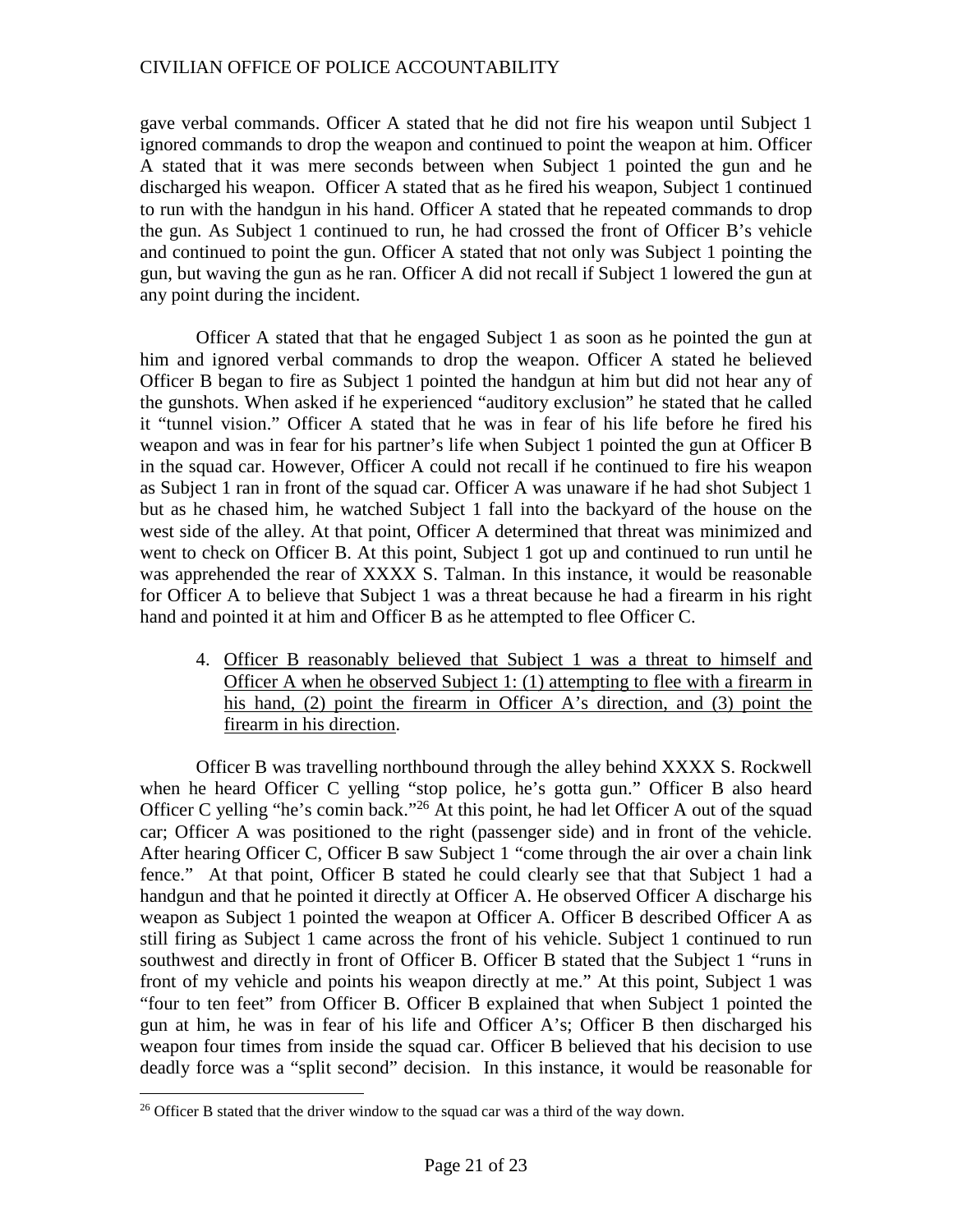Officer B to believe that Subject 1 was a threat because he had a firearm in his right hand and pointed it at him and Officer A as he attempted to flee Officer C.

5. A reasonable officer under these circumstances would perceive Subject 1's actions as a significant threat and therefore Officer A and Officer B's belief that Subject 1 presented a threat of death or great bodily harm was objectively reasonable

Even though Subject 1 stated that he never intended to use the firearm, and only intended to get rid of it, Subject 1 did acknowledge that it was in his right hand when he jumped into the alley came across Officer A and Officer B. Regardless of Subject 1's intentions, he had a firearm in this hand and did not obey orders to drop the weapon. In situations such as this, courts have accepted the action-reaction principle on facts justifying the officer's anticipatory use of his weapon to protect himself. A potential threat can be sufficient; it need not materialize to the point of harm. *See Ontiveros v. City of Rosenberg,* 564 F.3d 379, 382–385 and fn. 2 (5th Cir.2009) ("[U]se of deadly force is presumptively reasonable" when the officer could reasonably have interpreted the suspect's movement as "reaching for a weapon"); *Anderson v. Russell,* 247 F.3d 125, 132 (4th Cir.2001) (officer "does not have to wait until a gun is pointed" before acting); *Montoute v. Carr,* 114 F.3d 181, 185 (11th Cir.1997) (same); *McLenagan v. C. Karnes,* 27 F.3d 1002, 1007 (4th Cir.1994) (officer need not "actually detect the presence of an object in a suspect's hands before firing on him").

In addition, movements alone by a suspect are not enough to justify deadly force if, in light of the circumstances, those movements would not cause a reasonable officer to believe that the suspect was a threat. Therefore, a simple statement by an officer that he fears for his safety or the safety of others is not enough; there must be objective factors to justify such a concern." *See, Haugen v. Brosseau*, 339 F.3d 857 (9th Cir. 2003); *Deorle v. Rutherford*, 272 F.3d 1272, 1281 (9th Cir. 2001). The relevant circumstances confronted by the involved officers support that Officer A and Officer B's actions were objectively reasonable. First, before encountering Subject 1 in the alley, both officers heard Officer C loudly announce that Subject 1 had a gun and was coming back in their direction. Then, the officers observed a firearm in Subject 1's right hand. Not only did Subject 1 have the firearm in his hand, he disobeyed commands to drop the weapon and pointed the firearm directly at both officers. The encounter was tense, uncertain, and rapidly evolving. Officer A and Officer B's belief was objectively reasonable. Subject 1 posed an active and imminent threat toward the officers, as he was armed and pointed his weapon at the officers.

General Order 03-02-03(III), specifically states that a sworn member may use deadly force in order to "to prevent death or great bodily harm to the sworn member or another person." Based on the totality of the circumstances, IPRA finds that an officer with similar training and experience would reasonably believe that Subject 1 posed an immediate threat their safety. IPRA finds that the use of deadly force by Officer A and Officer B was objectively reasonable and within policy as outlined by the Use of Force